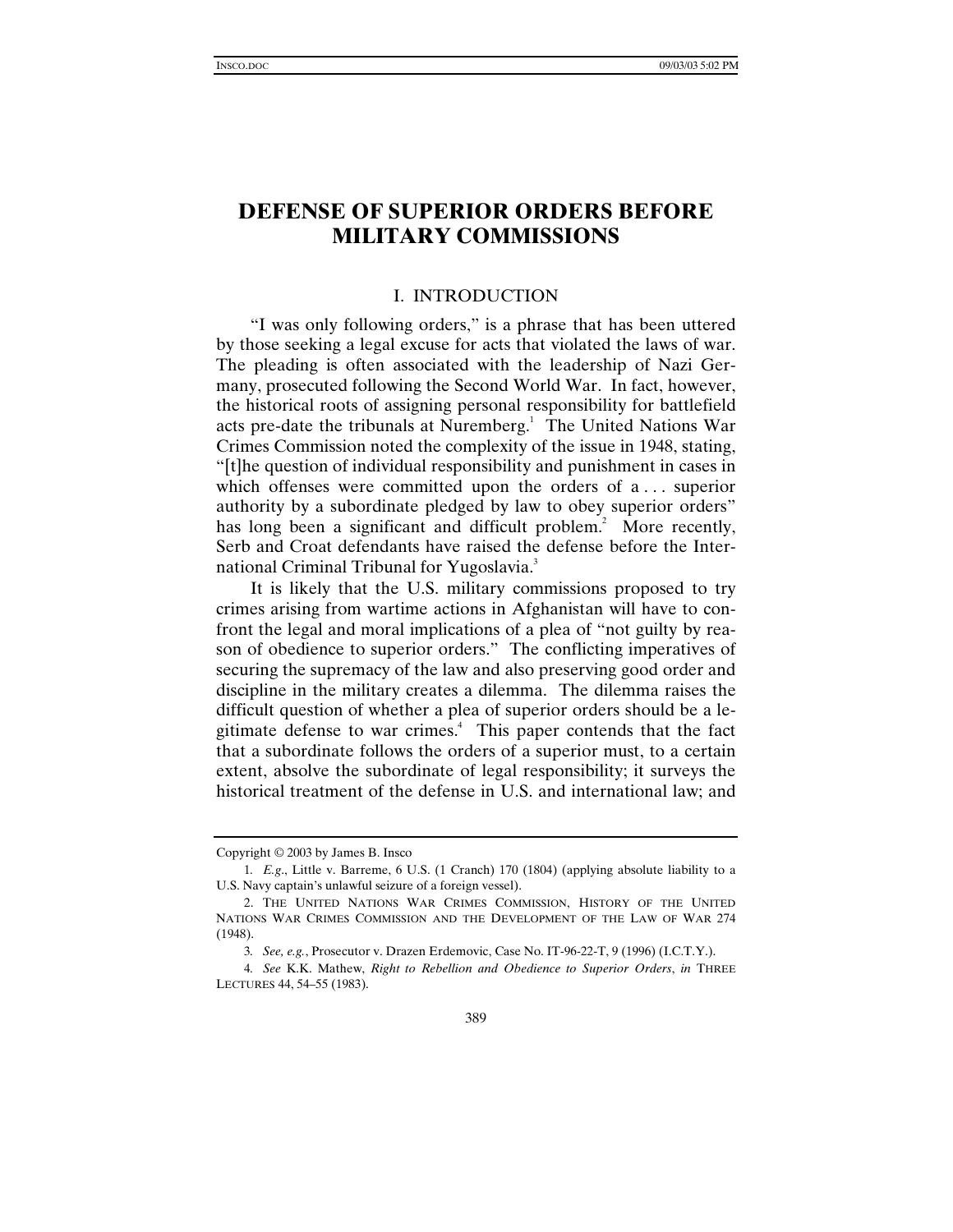it argues that the Bush Administration should allow terrorists tried before military commissions access to the defense.

## II. OBEDIENCE TO ORDERS: DISCIPLINE AND SUPREMACY THROUGH MANIFEST ILLEGALITY

A limited defense of superior orders, when viewed as an amalgam of norms of responsibility which challenge culpability, does not undermine the supremacy of the law. At issue are situations when a superior orders a subordinate to perform an illegal act, for example, attack hospitals, kill prisoners of war, or perpetrate other war crimes, and the subordinate carries out the act in compliance with the superior's orders.<sup>5</sup> Naturally, the defense does not apply when a soldier follows a legal order nor when the subordinate commits a criminal act on his own initiative. Although the defense arises only where the subordinate follows an illegal order, it is not clear that the subordinate should bare responsibility for following all illegal orders. In many circumstances, assigning responsibility to, and subsequently punishing, the subordinate would run counter to the tenets of the criminal law.

#### A. Absolute Liability: An Overinclusive Extreme

This paper argues that obedience to superior orders should be viewed as a legitimate defense. This theory is not universally–held, however. Hugo Grotius, widely considered the father of international law,<sup>7</sup> wrote in the seventeenth century that, "[i]f the authorities issue any order that is contrary to the law of nature or to the commandments of God, the order should not be carried out."<sup>8</sup> Grotius focuses on natural law and religion to assign moral blameworthiness to subordinates who follow illegal orders. As we will see below, this was the approach taken in the United States in the early nineteenth century.<sup>9</sup>

Many international criminal tribunals have taken a similar stance by imposing absolute liability on defendants. These courts prohibit a

<sup>5</sup>*. See* YORAM DINSTEIN, THE DEFENSE OF 'OBEDIENCE TO SUPERIOR ORDERS' IN INTERNATIONAL LAW 69–70 (1965).

<sup>6</sup>*. See id*. at 70.

<sup>7.</sup> Gary D. Solis, *Obedience of Orders and the Law of War: Judicial Application in American Forums*, 15 AM. U. INT'L. L. REV. 481, 486 n.23 (1999).

<sup>8</sup>*. Id*. at 486 (quoting HUGO GROTIUS, 2 DE JURE BELLI AC PARIS LIBRI TRES [The Law of War and Peace] 138 (Francis W. Kesley trans., 1925)).

<sup>9</sup>*. See infra* part III.A. *E.g*., Barreme, 6 U.S. (1 Cranch) at 170; United States v. Bevans, 24 F. Cas. 1138 (C.C.D. Mass. 1816); Mitchell v. Harmony, 54 U.S. 115 (1851).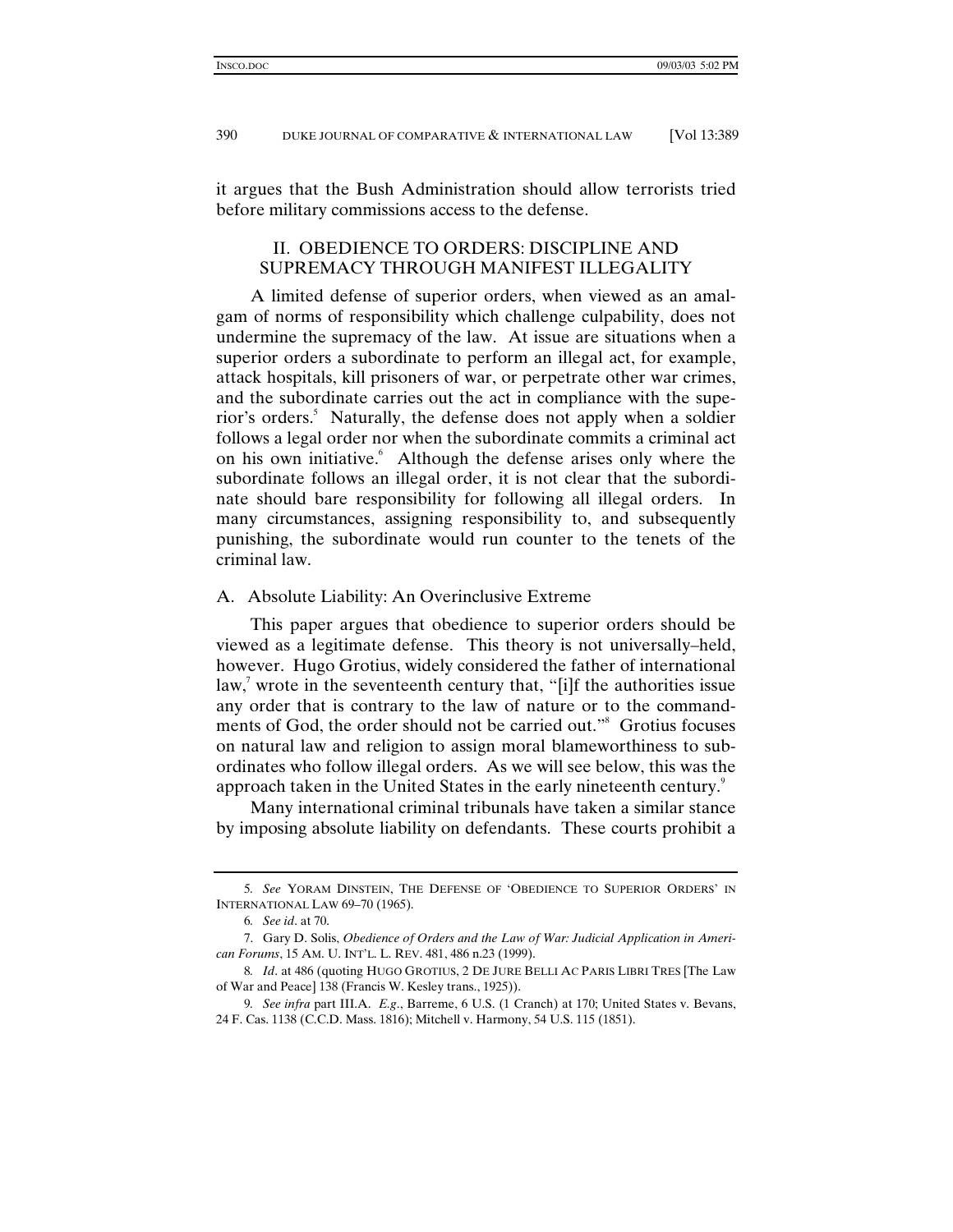defense of superior orders per se, but typically allow the fact that a subordinate followed a superior's order to serve as a mitigating factor for sentencing purposes.<sup>10</sup> Treating the fact that a subordinate followed an order only as a mitigating factor for sentencing purposes allows the subordinate to avoid some punishment but it does not absolve him of responsibility. The absolute liability approach stringently assigns responsibility and it seems overinclusive to ascribe moral blame to every subordinate.

An absolute liability rule exalts the supremacy of the law of war and international humanitarian law, but at great expense to military discipline, ignoring that a successful military is built on a foundation of discipline that demands "total and unqualified obedience [to orders] without any hesitation or doubt."<sup>11</sup> The absolute liability approach attempts to account for this dilemma by asserting that soldiers are legally bound to follow only lawful orders. Thus, the position denies that obedience to superior orders creates a defense per se when a soldier follows an illegal order.<sup>12</sup> This absolute liability approach requires the subordinate to scrutinize and understand the practical and legal implications of all his superior's orders. If the subordinate determines the orders are illegal, he must refuse to follow them. Otherwise, the subordinate assumes responsibility for the consequences of his or her actions. $^{13}$ 

This approach suffers from the assumption that the legality of an order is easily discernable to the subordinate. There will be situations where the impropriety of an order is not clear, especially to a subordinate who does not have the same access to material information as his superior. A high-ranking U.S. Army officer recently commented after a training exercise, "I know that if I ever go to war again, the first person I'm taking is my lawyer."<sup>14</sup> This suggests that even high ranking commanders have difficulty discerning all the legal implications of wartime acts amidst the "fog of war", and the difficulty is only amplified at lower levels where subordinates have less access to the intelligence and overall command strategy upon which their orders

<sup>10</sup>*. See infra* part III.B. *E.g*., *In re* Von Leeb, 11 Nuremberg Military Tribunals 511, 533 (1948).

<sup>11.</sup> DINSTEIN, *supra* note 5, at 5 (quoting the Kafr Kassem case (first instance) (Military Court, Central District 3/57, Military Prosecutor v. Melinki), 17 *Pesakim* (D.) 90, 213 (Israel 1957)).

<sup>12</sup>*. Id.* at 69.

<sup>13</sup>*. Id.* at 8.

<sup>14.</sup> Col. Patrick Finnegan, *Operational Law: Plan and Execute*, MIL. L. REV. 29, 30 (Mar.– Apr. 1996).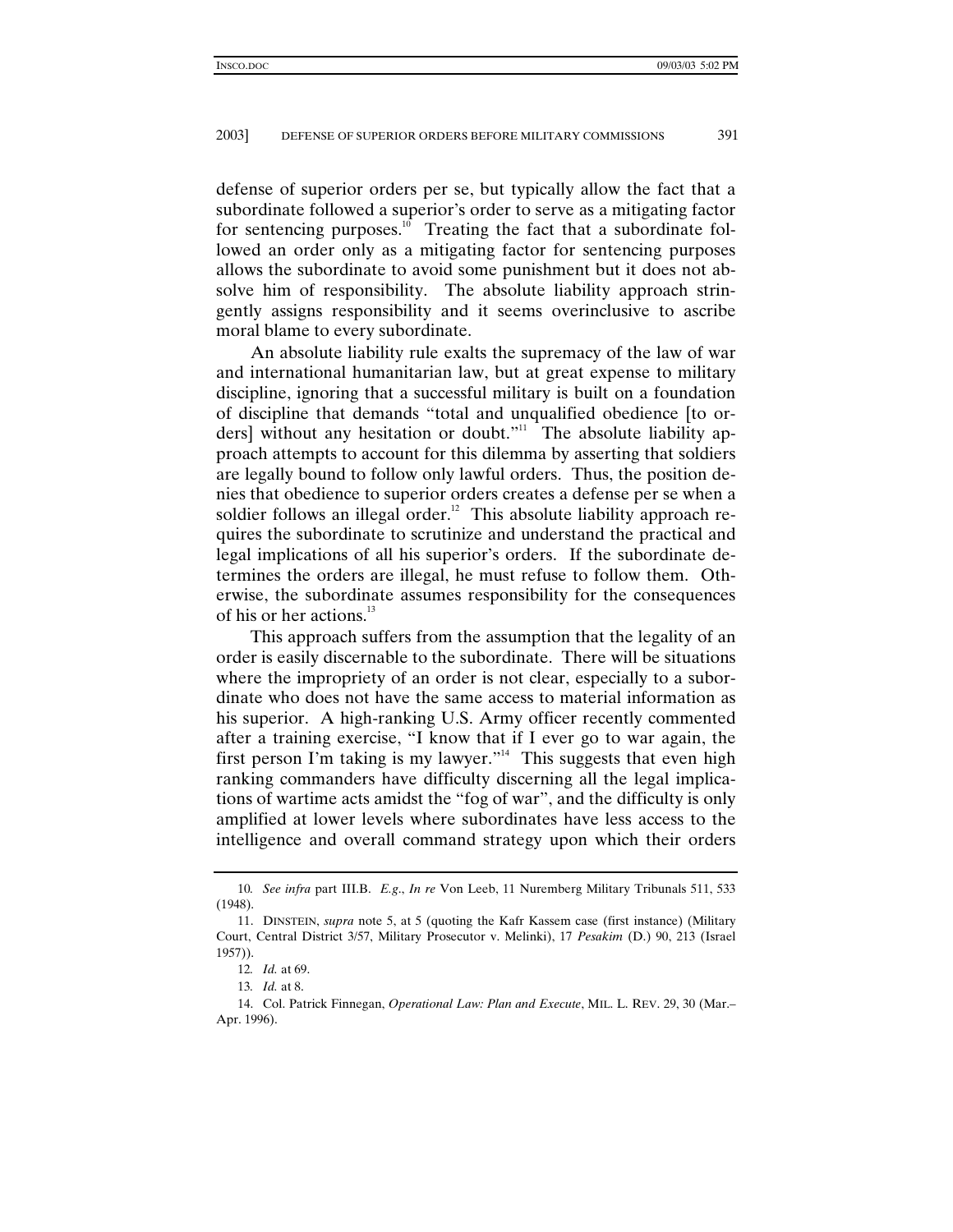are based. The problem with the absolute liability approach is that, while it establishes a firm rule, it fails to address the dilemma of how to promote good order and discipline while maintaining the supremacy of the law.<sup>15</sup>

Under such a strict liability regime, it is likely that hesitation in carrying out orders will increase, there will be more instances of insubordination, and in volunteer armed forces, recruiting may be adversely affected. Indeed, as soldiers begin questioning every order, military preparedness erodes, which has devastating effects for a nation's security. The absolute liability approach is unsatisfactory because it seeks to categorically eliminate a defense of superior orders by mere linguistic manipulation. Since the absolute liability approach asserts that soldiers are only bound to follow legal orders, it eliminates the need for a defense, which by definition is applicable only when soldiers follow illegal orders.<sup>16</sup> When a soldier is given an illegal order, the demands of military discipline, which are enforced by legal sanctions, conflict with the necessity to preserve the supremacy of the law by identifying and punishing criminal violators.<sup>17</sup> The absolute liability approach promotes the supremacy of the law, but only by impaling itself on the military discipline horn of the dilemma.

#### B. Respondeat Superior: An Underinclusive Extreme

The diametrically opposite doctrine is to categorically accept obedience to superior orders as a complete defense based on a theory of respondeat superior.<sup>18</sup> Under such a regime, the subordinate is always vindicated, and the superior who gave the order is usually criminally liable for the acts of the subordinate.<sup>19</sup> The absolute defense approach does not seem to be widely embraced today and has never been adopted by any American courts. $^{20}$ 

This approach suffers from deficiencies akin to those encountered by the absolute liability approach. While establishing a bright line rule, it favors the principle of military efficiency to the complete

<sup>15.</sup> DINSTEIN, *supra* note 5, at 9.

<sup>16</sup>*. Id.* at 68–69.

<sup>17</sup>*. Id.* at 6.

<sup>18</sup>*. Id*. at 8.

<sup>19</sup>*. Id.*

<sup>20</sup>*. See infra* part III.A. The doctrine was, however, at one time the policy adopted by the military handbooks. *See, e.g.*, *Rules of Land Warfare*, United States, Ch. X, § 366 (1914); *see also* DONALD A. WELLS, THE LAWS OF LAND WARFARE: A GUIDE TO THE U.S. ARMY MANUALS 115, 118 (1992).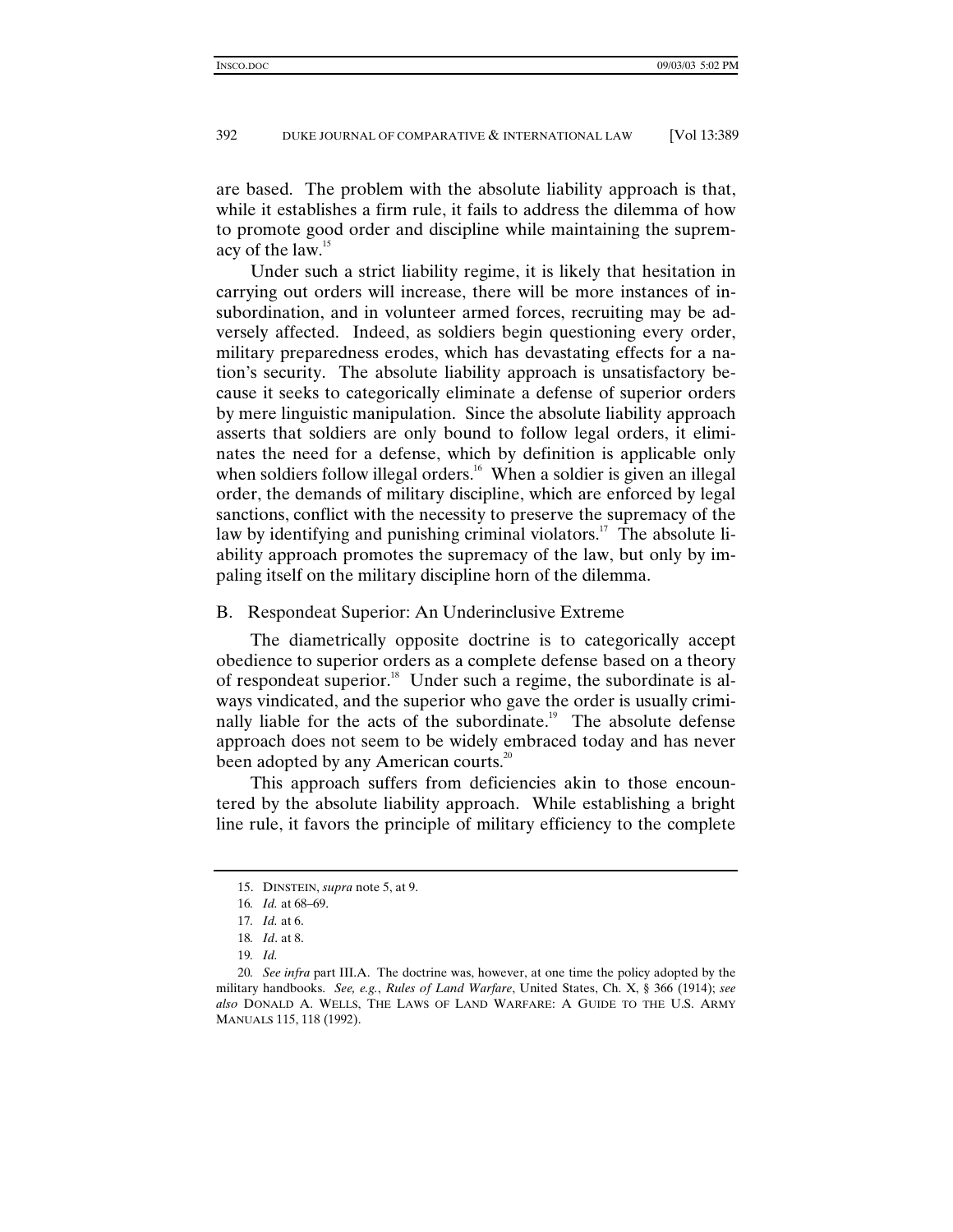neglect of personal criminal accountability.<sup>21</sup> The absolute liability approach is overinclusive because it holds subordinates responsible for judgments they have inadequate information to make. Conversely, the respondeat superior approach is underinclusive because it fails to assign responsibility in cases where a subordinate willingly follows an illegal order that he or she knows to be illegal.

### C. Manifest Illegality: A Golden Mean

To a certain extent, obedience to superior orders must be viewed as a legitimate legal defense. A limited defense of superior orders is a compromise that balances these competing aims by promoting discipline in the military while not entirely subverting the supremacy of the law.<sup>22</sup> Thus, the limited defense approach that is embodied in the manifest illegality principle is a sort of golden mean that has emerged in the United States.<sup>23</sup>

The manifest illegality principle allows the subordinate to presume that his orders are legal, and obedience to those orders is a defense unless the illegality of the orders is obvious to any person of ordinary understanding.<sup>24</sup> The presumption that orders are legal helps maintain and promote good order and discipline. Since subordinates do not risk incurring liability in most situations, the presumption effectively compensates for the subordinate's lack of information and eliminates the possibility of hesitation and delay in carrying out orders. Thus, the defense of obedience maintains the supremacy of the law by assigning culpability where "moral choice was in fact possible.<sup>25</sup> Indeed the defense holds commanders responsible for their orders, rather than subordinates. The manifest illegality principle is more, however, than a compromise which merely shifts the assignment of responsibility away from the subordinate. Underlying the manifest illegality doctrine are the postulates of widely accepted criminal defenses, such as necessity and mistake of fact. It also seems to be an area where the maxim "ignorance of the law is no excuse"

<sup>21</sup>*. See* DINSTEIN, *supra* note 5, at 49*.*

<sup>22</sup>*. Id.* at 8.

<sup>23</sup>*. See id.* at 26.

<sup>24</sup>*. See id.* at 34.

<sup>25.</sup> UNITED STATES V. HERMANN GORING ET. AL., XXII TRIALS OF THE MAJOR WAR CRIMINALS BEFORE THE INTERNATIONAL MILITARY TRIBUNALS 411, 465 (1948); Principles of International Law Recognized in the Charter of the Nuremberg Tribunal and in the Judgment of the Tribunal, princ. IV, [1950] 2 Y.B. Int'l L. Comm'n 374, *reprinted in* The Laws of Armed Conflicts 911, 923–24 (Dietrich Schindler & Jiri Toman eds., 3d ed. 1988); Solis *supra* note 7, at 516.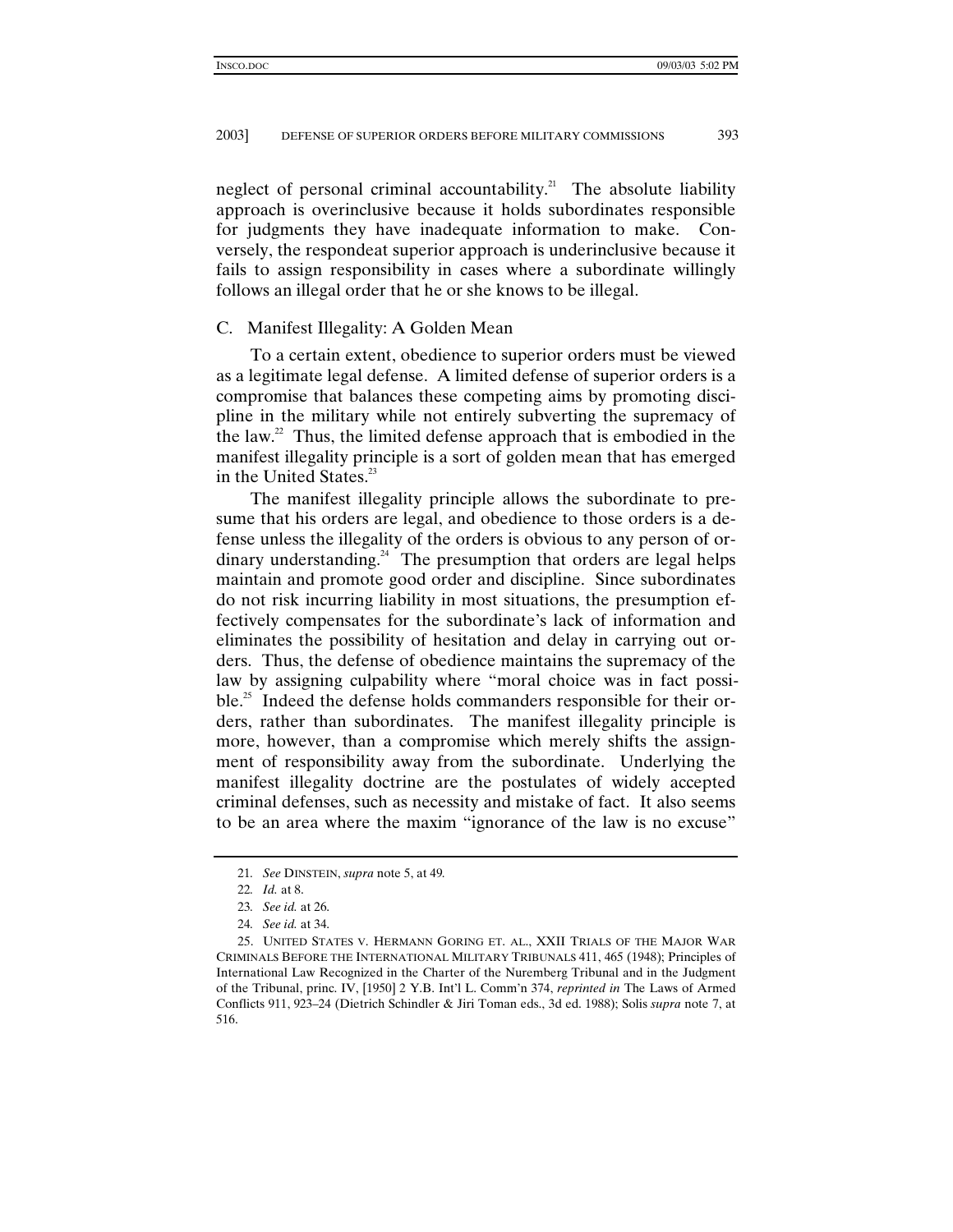should not apply.<sup>26</sup> The defense of superior orders is a means of challenging the mens rea, or mental culpability, elements of war crimes.<sup>27</sup> Whether viewed as an independent defense based on the same tenets as other accepted criminal defenses, or as a proxy for challenging the mens rea element of an illegal act, the manifest illegality principle is a legitimate means of immunizing a soldier from unreasonable culpability where the soldier follows orders under ambiguous conditions while not altering the burdens of command responsibility.

1. *Ignorance of Law*. A fundamental maxim of the law is that ignorance of the law is no excuse.<sup>28</sup> The manifest illegality doctrine creates an exception to this principle, but the variance is proper because the underlying rationale for disallowing an ignorance of law defense is not applicable in cases where the defense of superior orders is pled. The law seeks to hold responsible those who demonstrate a malignant heart and deserve punishment.<sup>29</sup> Although those truly ignorant of the law arguably do not posses the mens rea element of their crimes, jurists are reluctant to accept such a defense because of a fear that the defense will be abused by many defendants claiming ignorance.<sup>30</sup> This realization of the difficulties of proving actual knowledge of the law has given rise to the legal fiction of a presumptive knowledge of the law. $31$ 

It is unlikely that the excuse of ignorance of the law will be amenable to abuse in the manifest illegality context. The presumption of knowledge of the law, which is fundamental to the "ignorance of the law is no defense" principle, does not evaporate within the defense of superior orders framework. The defendant claiming ignorance of the law is also claiming that he reasonably believed that his orders were lawful because he was acting on reliance that his superior did understand the law. $32$  This is evident in the presumption that all orders are legal, except those that are unmistakably illegal, which the courtsmartial or military commissions will determine by applying a reasonableness standard.<sup>33</sup> While the order is presumptively legal from the

<sup>26</sup>*. See* DINSTEIN, *supra* note 5, at 29–37.

<sup>27</sup>*. Id.* at 88.

<sup>28.</sup> JOHN KAPLAN, ET AL., CRIMINAL LAW: CASES AND MATERIALS 184 (2000).

<sup>29</sup>*. Id.* at 181.

<sup>30</sup>*. See id*. at 268.

<sup>31</sup>*. Id.*

<sup>32.</sup> DINSTEIN, *supra* note 5, at 34.

<sup>33.</sup> Solis, *supra* note 7, at 503, 522.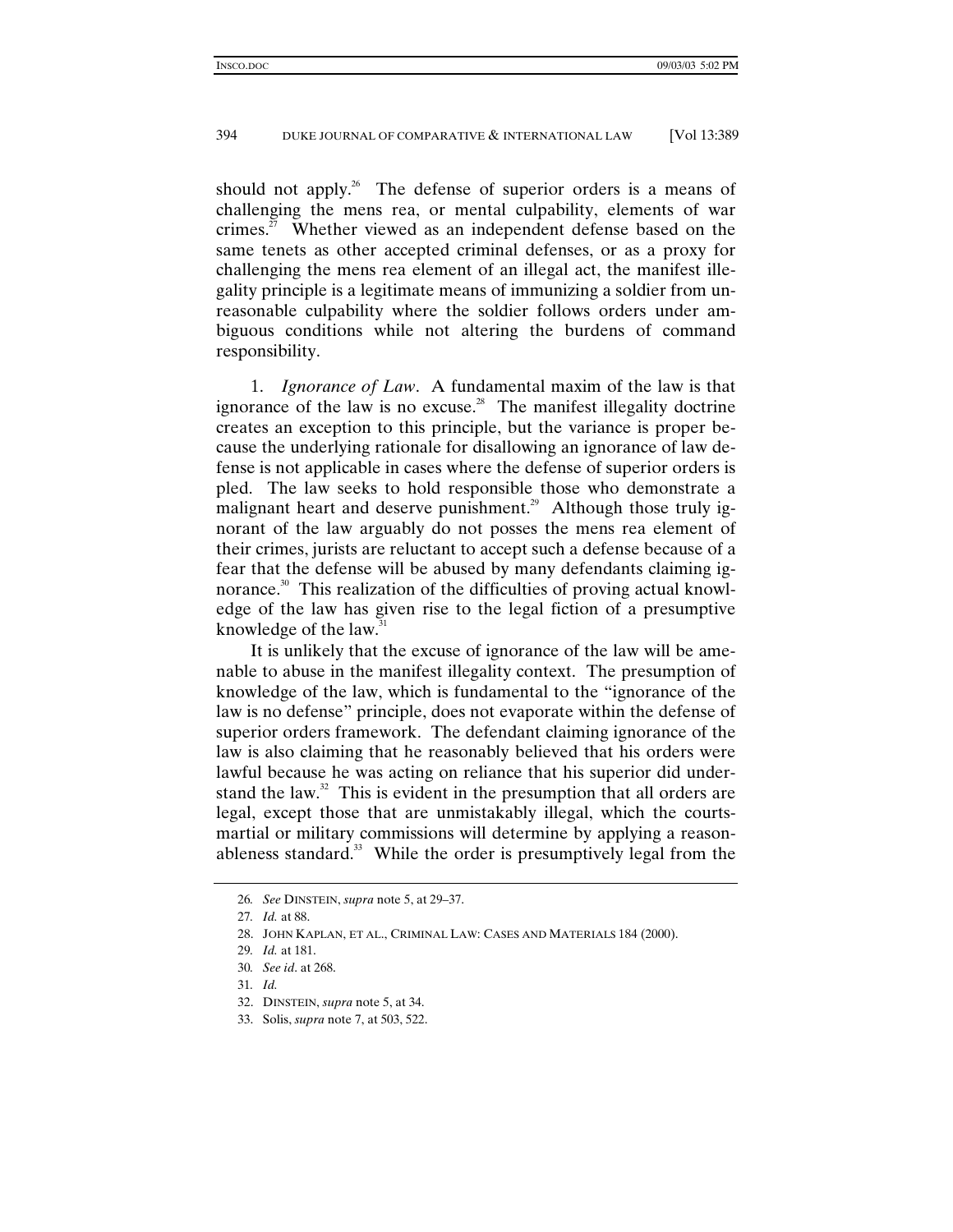standpoint of the subordinate, there is a concurrent presumption that the superior knows the law because commanders giving illegal orders are legally responsible. $34$  This limited acceptance of an ignorance of the law defense does not create a disincentive to know the law because at some level of the command hierarchy, the law still presumes knowledge and there are limits to what extent ignorance may excuse the subordinate's acts. The manifest illegality defense assigns knowledge of the law, and thus responsibility for war crimes, to the superior who is demanding the discipline of his subordinates.<sup>35</sup> Within the framework of an obedience to orders defense, a soldier probably should be able to take refuge in the principles of a mistake of law claim, which would likely otherwise be unavailable as a defense by itself.

If an officer gives an illegal order to fire on a museum, the field artillery soldier may fire on the museum, knowing the target to be a museum but believing it to be a lawful target.<sup>36</sup> In this situation, the members of a court-martial or commission will determine if the order was manifestly illegal. Since the law of war on firing on museums, or targets of subjective historical or cultural importance, is not as clear as the law prohibiting the firing on hospitals or prisoners, the courtmartial will likely decide that the order was not manifestly illegal.<sup>37</sup> Just because the field artillery soldier is not liable does not mean that the crime goes unpunished. The officer giving the order is presumed to know the law and the law holds him responsible for the unlawful order. Assigning presumptive knowledge of the law and thus responsibility for war crimes to the person in the best position to both understand the legal implications of his orders and avoid giving illegal orders maintains the supremacy of the law. The manifest illegality principle recognizes that the soldier likely does not have the mens rea requisite to constitute a criminal act.

2. *Mistake of Fact*. Although ignorance of the law is not generally recognized as an excuse in criminal law, mistake of fact is a more widely accepted defense. $38$  As with mistake of law, a mistake of fact defense is essentially a claim that the defendant did not have the requisite mens rea for all the material elements of the crime.<sup>39</sup> A defen-

<sup>34</sup>*. Id*.

<sup>35.</sup> Justice Kenneth J. Keith, *Rights and Responsibilities: Protecting the Victims of Armed Conflict*, 48 DUKE L.J. 1081, 1101 (1999).

<sup>36.</sup> Solis, *supra* note 7, at 522.

<sup>37</sup>*. See id.*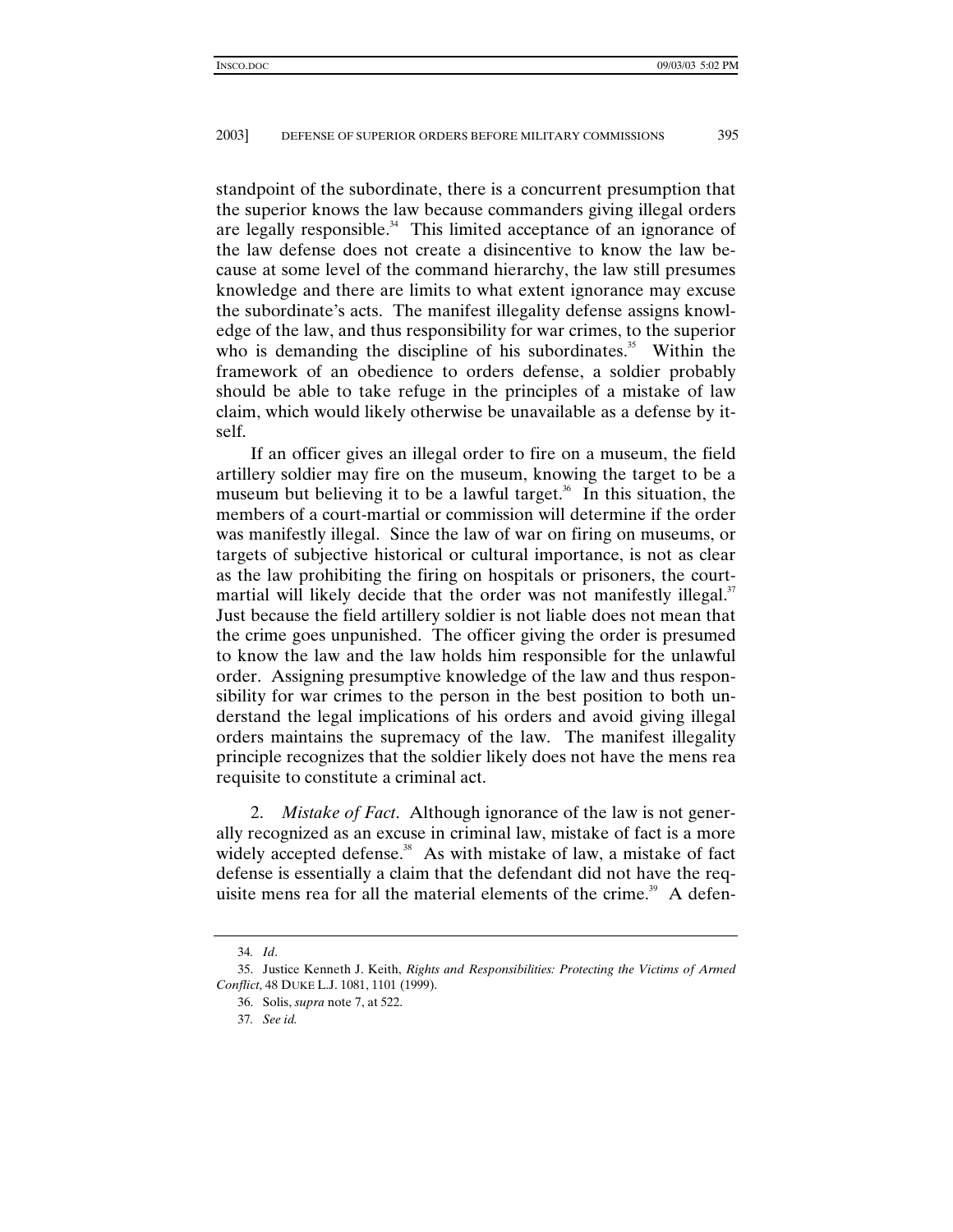dant who successfully avails himself of the defense escapes liability with proof that he acted on an honest but mistaken belief in a set of facts, which if true would have made his action lawful.<sup>40</sup> The applicability of a mistake of fact claim is incorporated into the manifest illegality defense.<sup>41</sup>

While the mistake of fact defense is widely accepted and the ignorance of law defense is generally shunned, the mistake of fact claim potentially should be more controversial for battlefield acts. Under the manifest illegality defense, a soldier is more likely to raise a mistake of fact claim when the legality of the order is more controverti $b$ le,<sup>42</sup> especially under circumstances where seemingly illicit orders are characterized as reprisals.<sup> $43$ </sup> If a subordinate fires on a hospital, fully aware that hospitals are protected under international law, while believing assurances from his superior that the enemy uses the hospital as a command and control base and as part of its air defenses, a mistake of fact defense will exonerate the subordinate.<sup>44</sup> Again, the court-martial will determine if the orders were manifestly illegal and, if not, then the subordinate's obedience to a superior orders defense will allow the subordinate to avail himself of the principles of a mistake of fact to nullify the mens rea element of the crime. The supremacy of the law is upheld because those deserving of punishment will not evade the reach of the law while those who are not deserving avoid punishment.

3. *Necessity and Compulsion*. In addition to mistake defenses, the defense of superior orders also embodies the principles underlying the defenses of compulsion and choice of evils. The demands of military discipline and consequences of insubordination coercively place the subordinate in a difficult position.<sup>45</sup> The soldier must make a choice of evils, deciding whether to follow an order, which if illegal will subject him to liability, or to defy the order, which if legal will subject the soldier to liability for insubordination. One scholar noted, "he [may] . . . be liable to be shot by a court-martial if he disobeys an

<sup>38.</sup> MODEL PENAL CODE § 2.04(1) ("Ignorance or mistake is a defense when it negatives the existence of a state of mind that is essential to the commission of an offense.").

<sup>39.</sup> KAPLAN, *supra* note 28, at 241–42.

<sup>40</sup>*. Id.*

<sup>41.</sup> DINSTEIN, *supra* note 5, at 83.

<sup>42</sup>*. See* Solis, *supra* note 7, at 522.

<sup>43</sup>*. See id.* at 500 (describing a German case where the issue of reprisals led the court to acquit the defendant).

<sup>44</sup>*. Id.*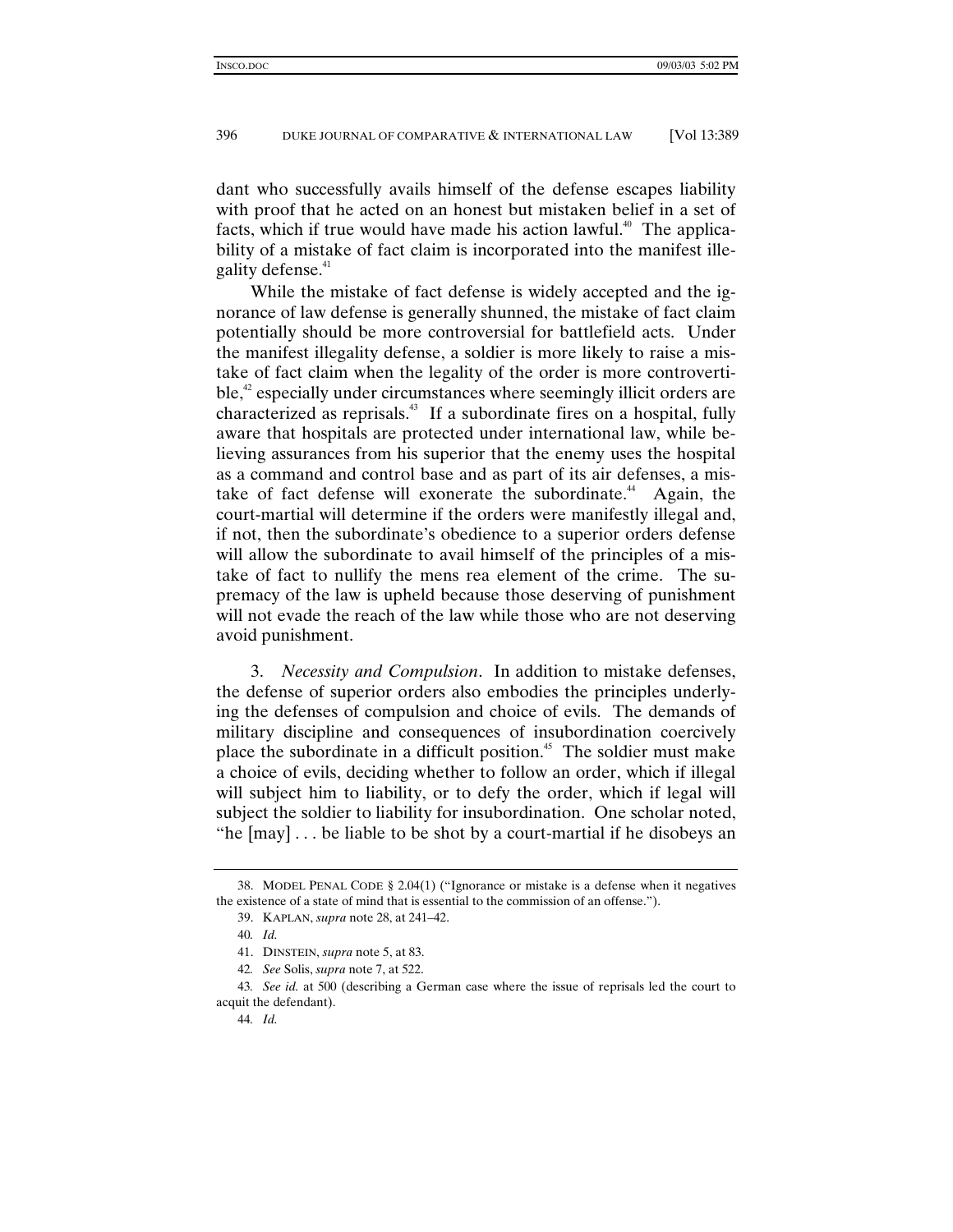order and to be hanged by a judge and jury if he obeys it."<sup>46</sup> While not necessarily a capital offense, military personnel are subject to disciplinary proceedings for disobeying orders.<sup> $47$ </sup> A soldier is compelled to follow orders as a means of escaping criminal liability for insubordination.

The manifest illegality defense recognizes the compulsive element inherent in a legal system that requires an individual's punishment for an act which he is compelled by law to commit.<sup>48</sup> Other prescripts of military law, together with the manifest illegality principle, form a consistent doctrine governing the carrying-out and questioning of orders that accommodates the need to maintain military discipline and the supremacy of the law. Presumptive elements to the approach for punishing insubordination mirror those in the manifest illegality defense. Article 90 of the Uniform Code of Military Justice (UCMJ) establishes that an accused may not be convicted of insubordination if the order was in fact unlawful.<sup>49</sup> However, the law presumes the legality of orders and punishes disobedience unless the order is clearly illegal. $50$  The legal consistency in demanding obedience and in determining when a subordinate has committed a crime of war help to alleviate the compulsive pressures of a system that requires the strict obedience of a solider and then punishes him for indecorous action.

A soldier does not have to fear punishment for insubordination when he disobeys orders that he knows are illegal or are manifestly illegal, nor does he have to fear punishment for the commission of war crimes when he follows orders which are not manifestly illegal. The only asymmetry that potentially undermines the supremacy of the law would seem to be that a subordinate may carry out an order that he knows to be illegal, but which is not manifestly illegal, and yet maintain the defense of superior orders. The structure of the manifest illegality defense should have the natural consequence of eliminating situations where this set of circumstances arises. Assigning the superior presumptive knowledge of the law, and thus liability under

<sup>45.</sup> Mathew, *supra* note 4, at 55.

<sup>46</sup>*. Id.*

<sup>47</sup>*. E.g.*, MANUAL FOR COURTS-MARTIAL, United States (2000), art. 90 (addressing willfully disobeying a superior commissioned officer, and reserving potential capital punishment for disobedience in times of war), art. 91 (addressing insubordinate conduct toward warrant officer, noncommissioned officer, or petty officer), art. 92 (addressing failure to obey standing order or regulation).

<sup>48</sup>*. See* DINSTEIN, *supra* note 5, at 76–77.

<sup>49.</sup> MANUAL FOR COURTS-MARTIAL, *supra* note 47, art. 90c(2).

<sup>50</sup>*. Id.*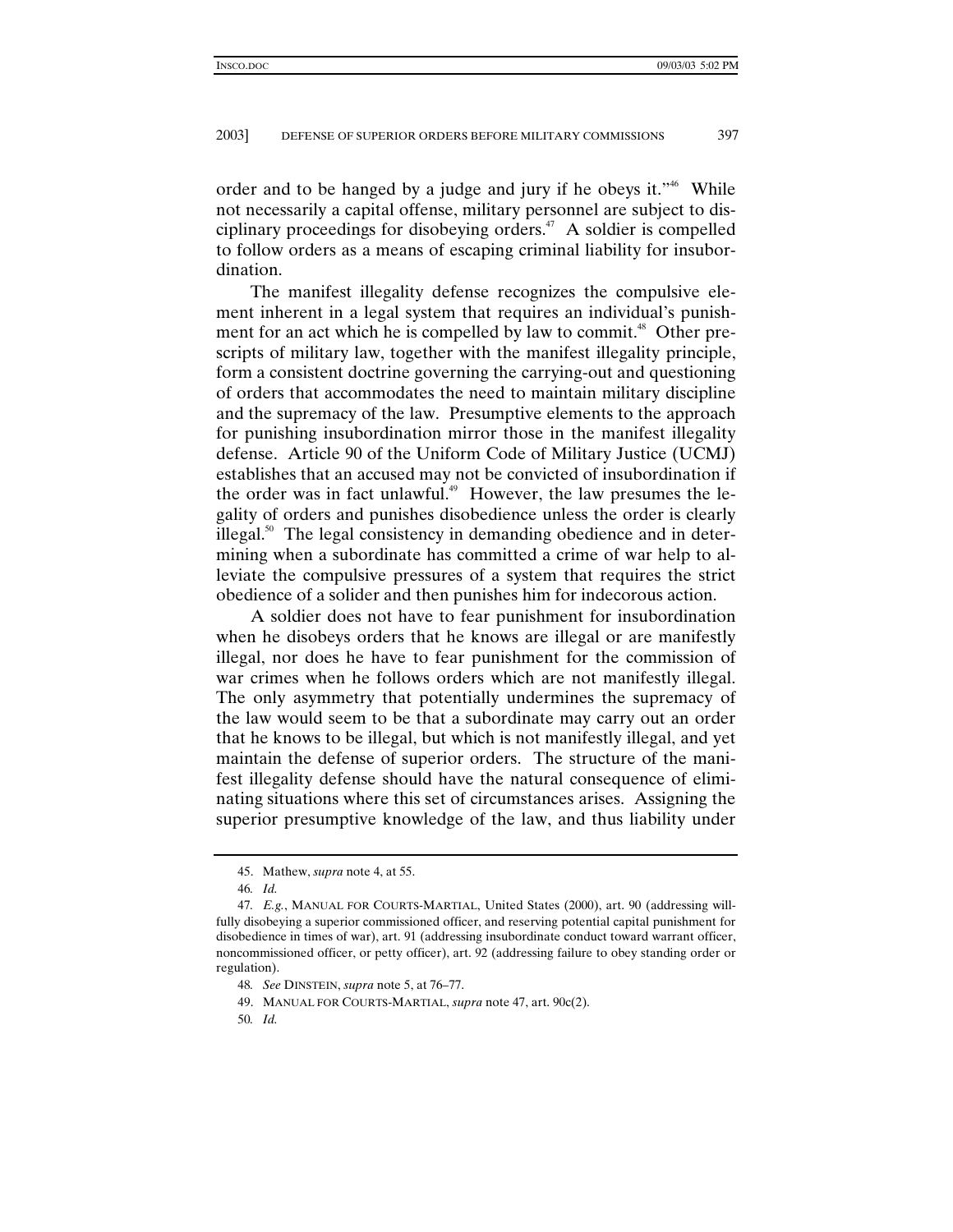the law, should create an incentive for the superior to learn the law and a disincentive to deliver illegal orders. While the defendant can raise the defense in this situation, a prosecutor can attempt to prove that the subordinate did know the law.<sup>51</sup> Currently, U.S. military law does allow the court to consider the defendant's subjective knowledge, disallowing the superior orders defense when the defendant "knew the orders to be unlawful."<sup>52</sup> Just as a subordinate may argue that he subjectively believed an illegal order he obeyed was lawful, the prosecution may introduce evidence about a defendant's subjective knowledge to demonstrate that he in fact knew the illegality of the order. $53$  If the prosecutor succeeds in establishing that the subordinate knew his order was illegal, but followed the order nonetheless, the defense will not succeed in negating the mens rea element of the criminal act. It is even possible that a court-martial or military commission could determine that the order was manifestly illegal to a reasonable person in the defendant's subjective situation.<sup>54</sup> It thus seems likely that the defendant who knowingly follows an illegal order will be subject to criminal liability.

## D. Superior Orders: a Valid Means of Challenging Mens Rea

The supremacy of the law is upheld with the manifest illegality defense of superior orders, because the defense serves to establish that the defendant does not possess the mens rea required for the criminal act for which he is charged. The law does not seek to assign responsibility to those who do not deserve it and some degree of mental culpability is usually a condition precedent for determining desert. The supremacy of the law also maintains that individuals deserving punishment do not avoid the assignment of responsibility by some legal aberration. A defendant could independently raise other defenses, some of which are encompassed in the defense of superior orders, without raising a defense of superior orders. Some defenses, however, especially mistake of law, may not be available independently of the manifest illegality principle.

There must be a defense of superior orders, as a plea of challenging the mens rea, but that defense must be limited. The manifest illegality principle results in a defense which, like Ulysses navigating

<sup>51</sup>*. Id*.

<sup>52</sup>*. Id*. R. 916, part II, at 111.

<sup>53</sup>*. See id.*

<sup>54</sup>*. Id.*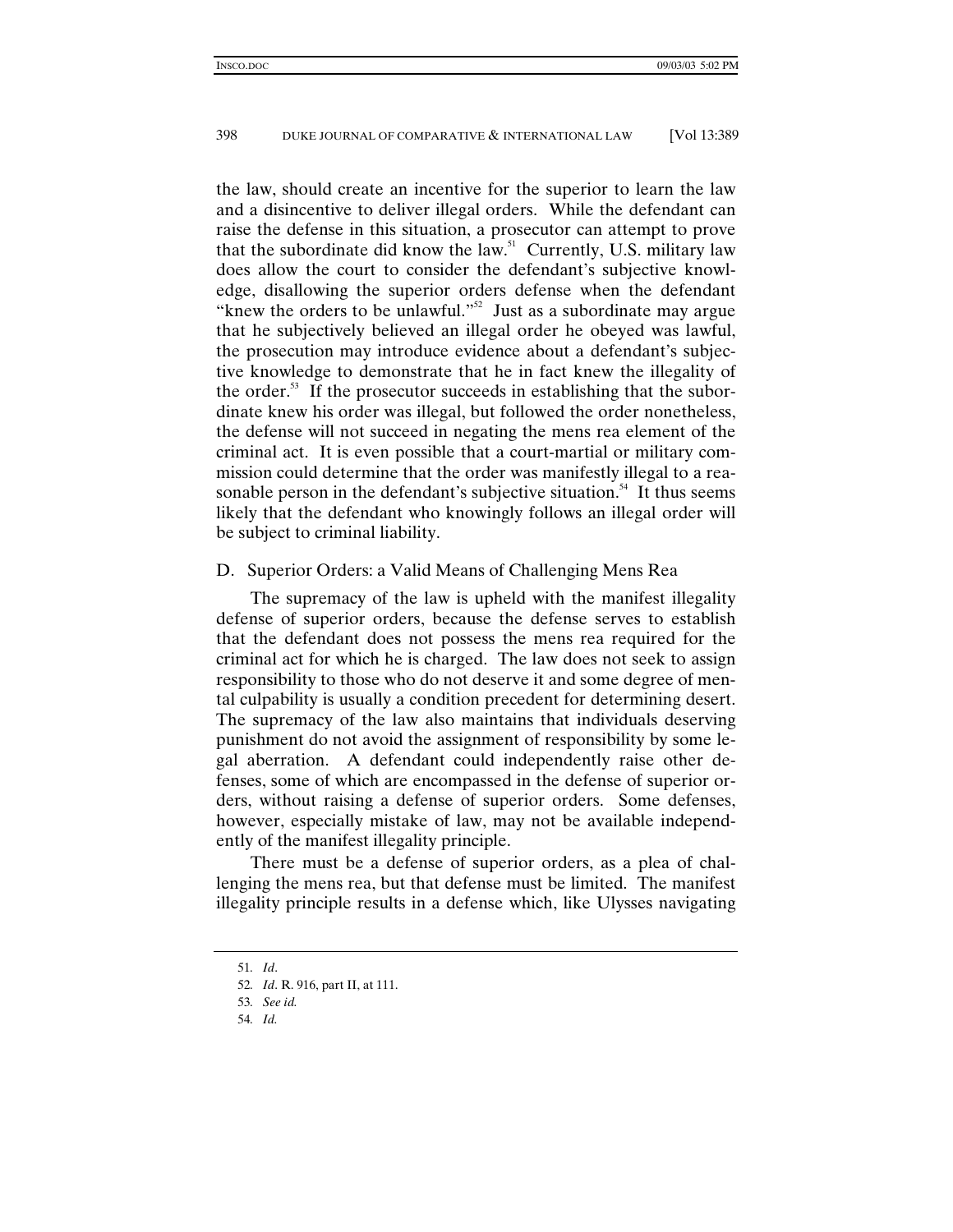between the Scylla and Charybdis, guides jurists between the conflicting demands of military discipline and the supremacy of the law. It avoids the overinclusiveness and underinclusiveness of the absolute liability and respondeat superior extremes. By ascribing knowledge of the law and responsibility for breaches to superiors, except in cases of clear unlawfulness, the defense promotes military discipline while maintaining the supremacy of the law by focusing on those with the requisite mens rea. The manifest illegality principle announces a standard that is functional and steadfastly promotes principles of responsibility.

## III. HISTORY AND SOURCES OF THE LAW

U.S. military law, as well as the recent treaty establishing the International Criminal Court  $(ICC)$ ,<sup>55</sup> accepts the manifest illegality rule as the preferred doctrinal approach to the defense of obedience to superior orders. It is not the only conceivable standard, however. As discussed below, both U.S. and international law have at times rejected the defense altogether. Based on this history, it is possible that the Department of Defense (DOD) might seek to prevent the use of the defense of superior orders before the proposed military commissions.

#### A. U.S. National Law

The case of Captain George Little is the first recorded case of a U.S. military officer raising the defense of obedience to superior orders to a charge grounded in international law.<sup>56</sup> During the U.S. war with France, Congress passed an act permitting the seizure and forfeiture of ships bound to any French port. In his written military order instructing naval commanders how to carry out the law, however, President John Adams authorized the seizure of vessels traveling both to and from French ports. $57$  In 1799, a U.S. Navy captain seized the *Flying Fish*, a Danish ship, pursuant to the President's order while that vessel was en route from a French port. He was sued for trespass in U.S. maritime court by the ship's owners. Writing for the Supreme Court, Chief Justice Marshall adopted an absolute liability approach, holding that naval commanders act at their peril in obeying presiden-

<sup>55.</sup> Rome Statute of the International Criminal Court, 1998, *opened for signature* July 17, 1998, art. 33, U.N. Doc. A/Conf. 183/9th, *available at* www.un.org/law/icc/statute/99\_corr/ sctatute.htm (last visited Apr. 4, 2003).

<sup>56</sup>*. See, e.g.*, Barreme, U.S. (1 Cranch) at 170.

<sup>57</sup>*. Id.* at 177–78.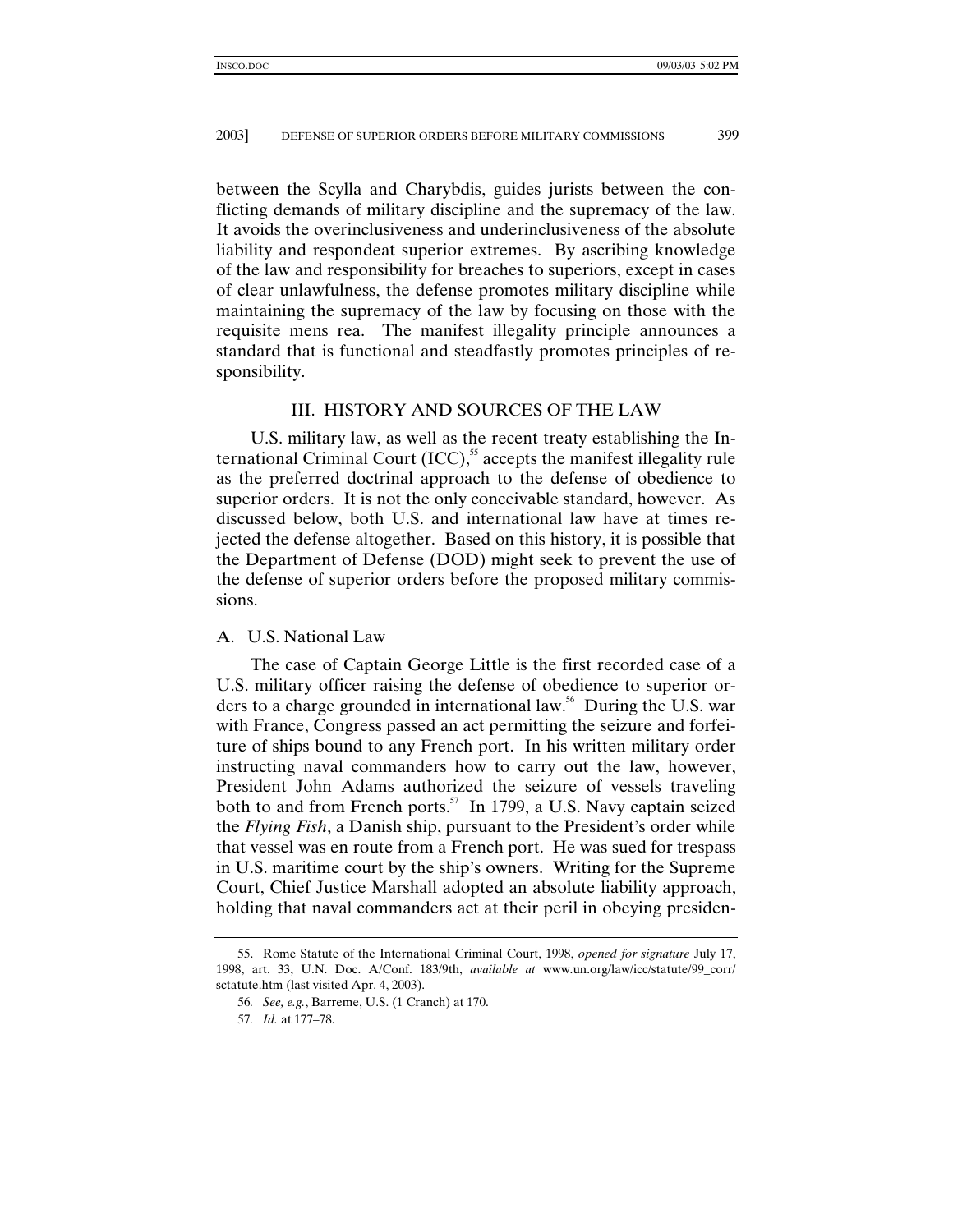tial instructions at variance with the language of the underlying law, and are thus liable for damages.<sup>58</sup> Consequently, this early case precluded the defense of superior orders for military personnel.

Municipal and state courts considered the defense in nonmilitary civil and criminal cases, rejecting it in cases where employees followed the instructions of their employers, and where police superiors gave orders to patrolmen. Following *Little*, these early courts rejected the defense and held the subordinates liable regardless of whether the order appeared legal to the subordinate. A Pennsylvania court, for example, punished a state militia commander who acted under the orders of the governor to prevent a U.S. Marshall from executing a federal decree.<sup>59</sup>

In 1813, another Pennsylvania court announced an alternate standard: obedience to a superior order is not a defense if the subordinate knows or should know the act is illegal.<sup>60</sup> This is essentially the rule today, but this standard did not win widespread approval of jurists in 1813. The case concerned a first lieutenant of a privateer accused of committing acts of piracy. $61$  The defense did not gain immediate acceptance in most early civilian courts.

Ironically, the doctrine that a subordinate was strictly liable for illegal acts carried out at the direction of a superior officer was matched against a rule that soldiers were also strictly liable if they did not carry out orders. In 1849, Private Dinsman, a marine on the *USS Vincennes*, was repeatedly flogged and kept in irons when he inquired into the legality of his commander's orders. $62$  The Supreme Court upheld the legality of the disciplinary action, promoting a perverse doctrine that on the one hand required immediate obedience to orders, regardless of those orders' legality, while on the other holding the subordinate strictly liable for the effects of the consequent  $act.^{63}$ . This combination contributed to an arbitrary command atmosphere, which served as a primary impetus for acceptance of the defense of superior orders.

<sup>58</sup>*. Id.* at 178; *see also* Bevans, 24 F. Cas. at 1139–140 (holding where a sentry on orders illegally killed a man, the orders could not justify or excuse the murder).

<sup>59.</sup> United States v. Bright, 24 F. Cas. 1232, 1237–238 (C.C.D. Pa. 1809).

<sup>60.</sup> United States v. Jones, 26 F. Cas. 653, 658 (C.C.D. Pa. 1813).

<sup>61</sup>*. Id.*

<sup>62.</sup> Wilkes v. Dinsman, 48 U.S. 89, 110–11 (1849) (rejecting Dinsman's argument that his orders were illegal because his term of enlistment had expired during the cruise).

<sup>63</sup>*. Id.* at 131–32.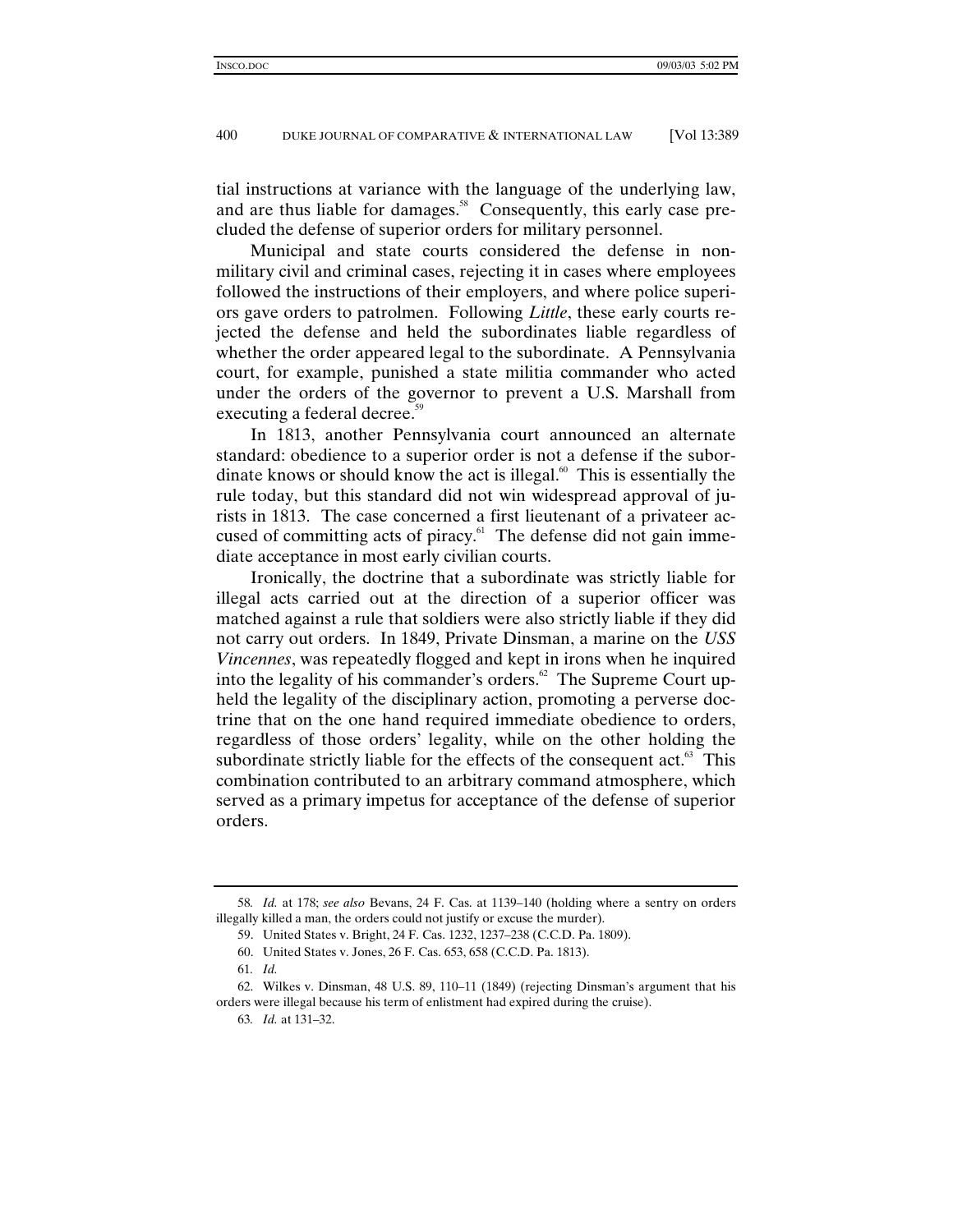Thirty-eight years after *Little*, the Court re-emphasized that obedience to orders is not a defense, and that officers are strictly liable for consequent illegal acts. $64$  The Court held that a colonel who expropriated a merchant's property for military use during the Mexican-America War was liable for trespass and could not invoke his superior's orders as justification.<sup>65</sup> The Court did, however, suggest for the first time that following superior orders could mitigate punishment. Chief Justice Taney wrote, "the order may palliate, but it cannot justify."66 The antebellum courts dogmatically rejected the superior orders defense if the order on which the subordinate relied was illegal in the abstract sense, without regard to the order's appearance of legality to the subordinate.

Manifest illegality did not begin to emerge as a doctrine until the Civil War era. Sixty-three years after *Little*, a federal district court addressed the liability of enlisted personnel for executing illegal orders.67 In *McCall*, the defendant soldier was sued for false imprisonment after arresting and imprisoning the plaintiff as part of an effort to quell an outbreak of riots in California following President Lincoln's assassination.<sup>68</sup> The court held for the defendant, declaring that "except in a plain case . . . where at first blush it is apparent and palpable to the commonest understanding that the order is illegal, I cannot but think that the law should excuse the military subordinate when acting in obedience to the orders of his commander."<sup>69</sup> The court limited the scope of the defense and effectively annunciated a manifest illegality standard, stating there could be no defense when the order is "so palpably atrocious as well as illegal, that one must instinctively feel that it ought not be obeyed, by whomever given."<sup>70</sup>

In one of the most well articulated cases from the period, the court found no error in a lower court instruction that stated:

But an order illegal in itself, and not justified by the rules and usages of war, or in its substance being clearly illegal, so that a man of ordinary sense and understanding would know as soon as he heard the order read or given that such order was illegal, would afford a private no protection for a crime committed under such order. . . . Any order given by an officer to a private, which does not

<sup>64.</sup> Mitchell v. Harmony, 54 U.S. 115, 137 (1851).

<sup>65</sup>*. Id.*

<sup>66</sup>*. Id.*

<sup>67.</sup> McCall v. McDowell, 15 F. Cas. 1235 (C.C.D. Cal. 1867).

<sup>68</sup>*. Id*.

<sup>69</sup>*. Id*. at 1240.

<sup>70</sup>*. Id.* at 1241.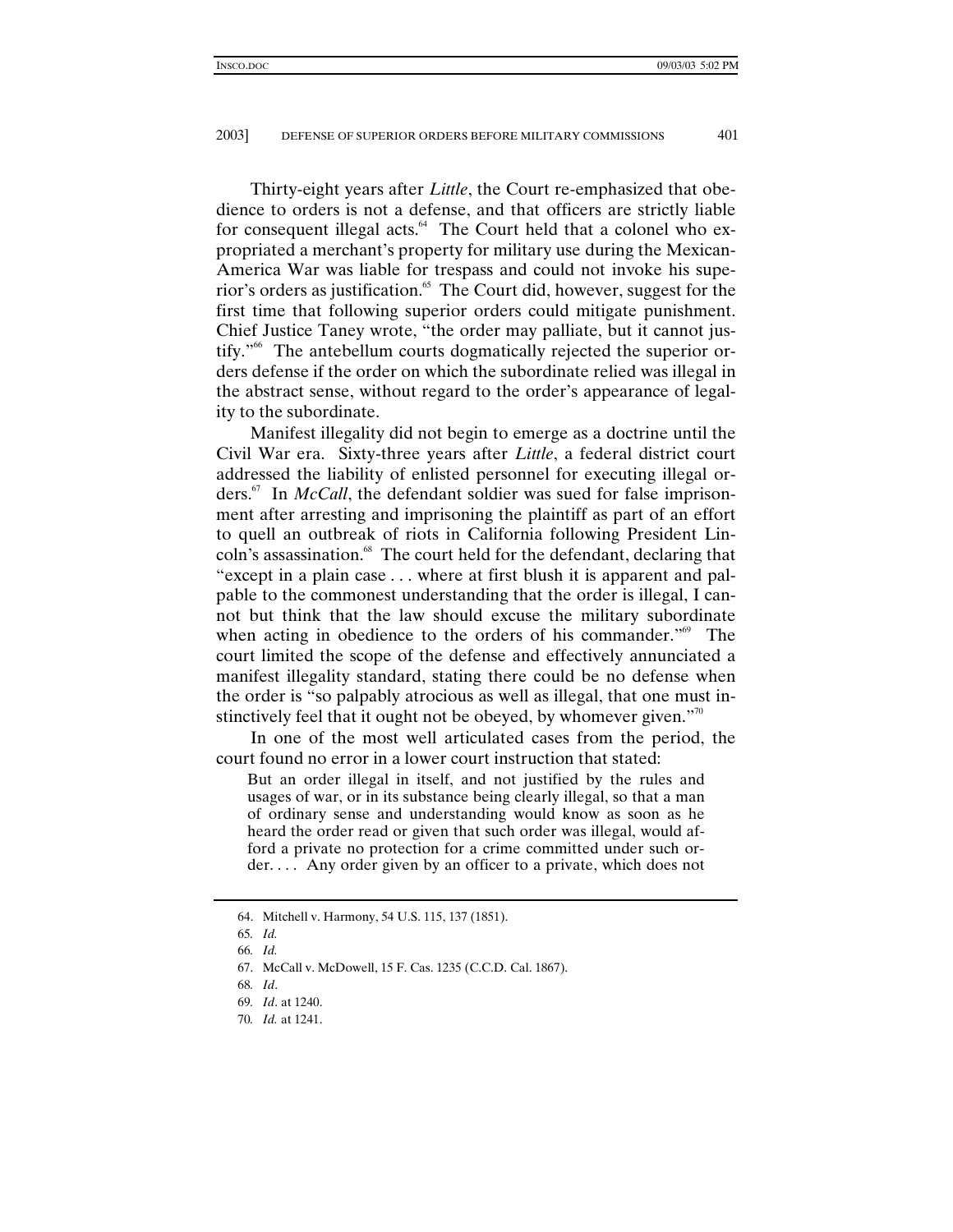expressly and clearly show on its face or in the body thereof its own illegality, the soldier would be bound to obey, and such an order would be a protection to him.

After 1867, the implicit standard for military personnel was that acts of subordinates were protected by the orders of their superiors, unless such orders were clearly illegal. $^{72}$ 

At the conclusion of the Civil War, the defense of obedience to superior orders confronted jurists on military commissions. One such commission tried Major Henry Wirz, the commandant of the Andersonville prisoner of war camp where an estimated 12,000 Union soldiers died.<sup>73</sup> The Union charged Wirz with conspiracy to maltreat federal prisoners and thirteen counts of murder; he asserted a superior orders defense.<sup>74</sup> The case is interesting because the underlying facts are almost identical with those encountered a century later in the *Eichmann* case.<sup>75</sup> The commission denied Wirz's plea, found him personally responsible for battlefield excesses, and sentenced him to be hanged.<sup>76</sup> The commission found that conditions in the camp were deplorable and Wirz either sanctioned or overlooked many abuses by camp personnel.<sup>77</sup> While the commission did not articulate a manifest illegality rationale, it must have considered the conspicuous nature of Wirz's violations when rejecting his defense. Wirz was the only soldier on either side of the Civil War executed for a war crime.<sup>78</sup>

The mid-Nineteenth Century standard became fixed and persisted throughout much of the Twentieth Century. The case law directed that an officer was criminally responsible for the issuance or execution of orders he knew, or should have known to be illegal, and subordinates were not liable unless the illegality of the orders was clear.<sup>79</sup>

It was also during the Civil War that the military began to codify the laws of war. Francis Lieber wrote what is often regarded as the

<sup>71.</sup> Riggs v. State, 91 Am. Dec. 272, 273 (Tenn. 1866); *see also* State v. Sparks, 27 Tex. 627 (1864) (holding that soldiers are duty bound to disobey illegal orders).

<sup>72.</sup> Solis, *supra* note 7, at 490.

<sup>73. 8</sup> American State Trials 666 (1918), *reprinted in* THE LAW OF WAR 783 (Leon Friedman ed., 1972).

<sup>74</sup>*. Id.*

<sup>75.</sup> L.C. GREEN, SUPERIOR ORDERS IN NATIONAL AND INTERNATIONAL LAW 302 (1976).

<sup>76.</sup> THE LAW OF WAR, *supra* note 73, at 798.

<sup>77.</sup> SUPERIOR ORDERS IN NATIONAL AND INTERNATIONAL LAW, *supra* note 75, at 303*.*

<sup>78.</sup> Solis, *supra* note 7, at 492.

<sup>79</sup>*. In re* Fair, 100 F. 149, 155–56 (D. Nebraska 1900); United States v. Clark, 31 F. 710, 717 (E.D. Mich. 1887).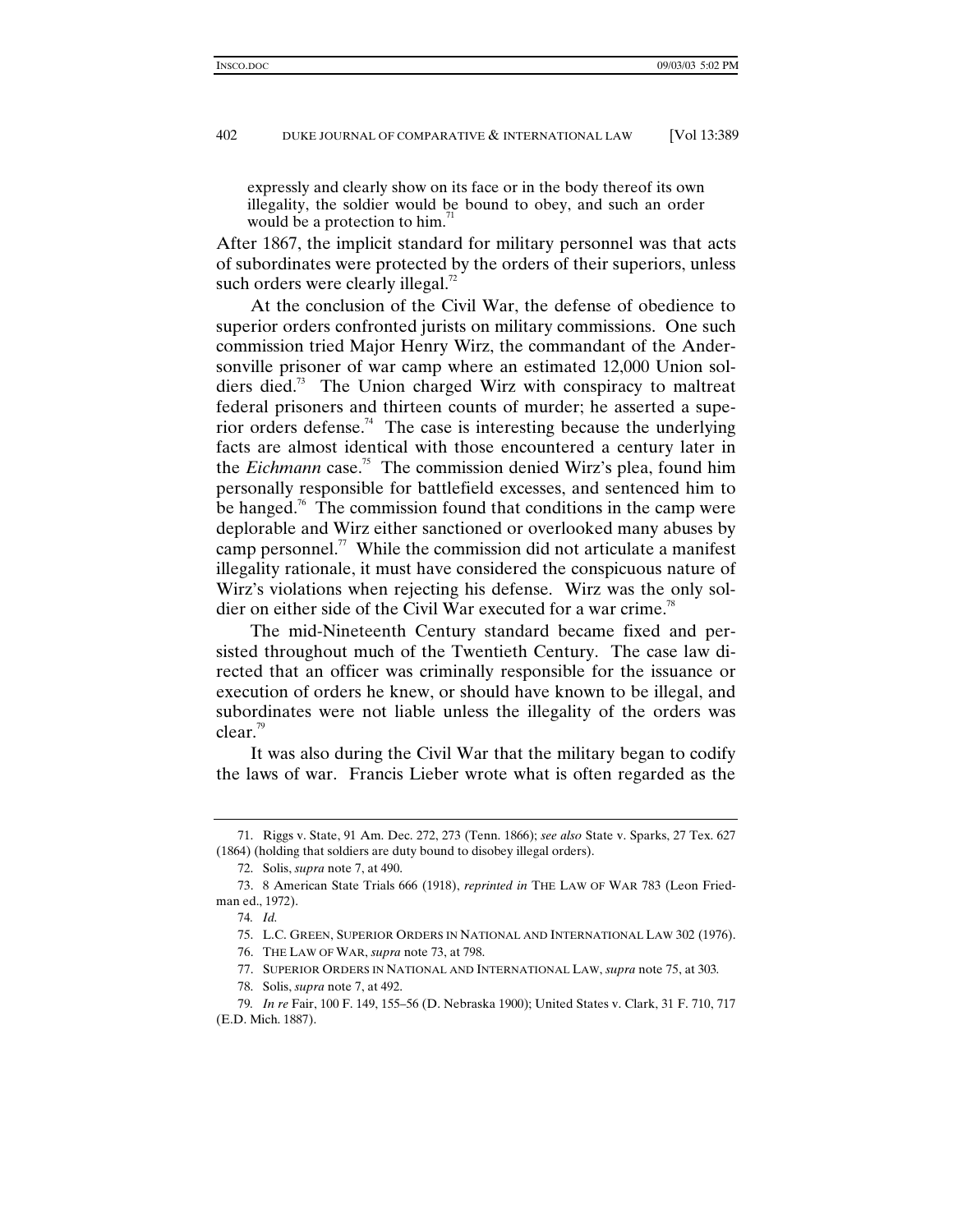first general codification of the law of war.<sup>80</sup> The Lieber code, which was promulgated in 1863 as General Orders Number 100, became a model for subsequent legal codes. $81$  Despite its broad coverage, the code is silent on whether obedience to superior orders could justify a breach of the laws of war. $82$  Lieber left the issue to the courts.

Subsequent attempts at American codification were heavily influenced by the writings of Lassa Oppenheim, a British international law scholar, and Great Britain's 1912 handbook on the rules of land warfare.<sup>83</sup> Oppenheim wrote the 1912 manual, completely revising the earlier 1903 version, and incorporated his belief that obedience to orders is a complete defense. He once wrote:

If members of the armed forces commit violations *by order* of their Government, they are not war criminals and cannot be punished by the enemy . . . . In case members of forces commit violations ordered by their commanders, the members cannot be punished, for the commanders are alone responsible.<sup>84</sup>

In 1914, the United States revised Lieber's General Orders 100 and published the first U.S. manual relating to the law of war. The document was heavily influenced by its British counterpart and Oppenheim.<sup>85</sup> While the U.S. courts moved gradually from an absolute liability approach to the moderate approach of accepting the defense so long as the offense was not clearly illegal, the military wholly adopted the complete respondeat superior defense in its early manuals. The Rules of Land Warfare reflected Oppenheim's absolute defense approach and instructed:

Individuals of the Armed Forces will not be punished for these offenses in case they are committed under the orders or sanction of their government or commanders. The commanders ordering the commission of such acts . . . may be punished by the belligerent into whose hands they may fall.<sup>86</sup>

The U.S. military fought WWI and WWII under this complete defense rubric, despite attempts after WWI to hold German war criminals personally liable for their wartime acts.<sup>87</sup> In 1934, the United States published a new edition of the Rules of Land Warfare,

<sup>80.</sup> Solis, *supra* note 7, at 491.

<sup>81</sup>*. Id*.

<sup>82</sup>*. Id*.

<sup>83</sup>*. Id.* at 494.

<sup>84. 2</sup> LASSA OPPENHEIM, INTERNATIONAL LAW: A TREATISE 264–65 (1st ed. 1906).

<sup>85.</sup> Solis, *supra* note 7, at 494.

<sup>86</sup>*. Rules of Land Warfare*, *supra* note 20, para. 366.

<sup>87</sup>*. See* DINSTEIN, *supra* note 5, at 10–20.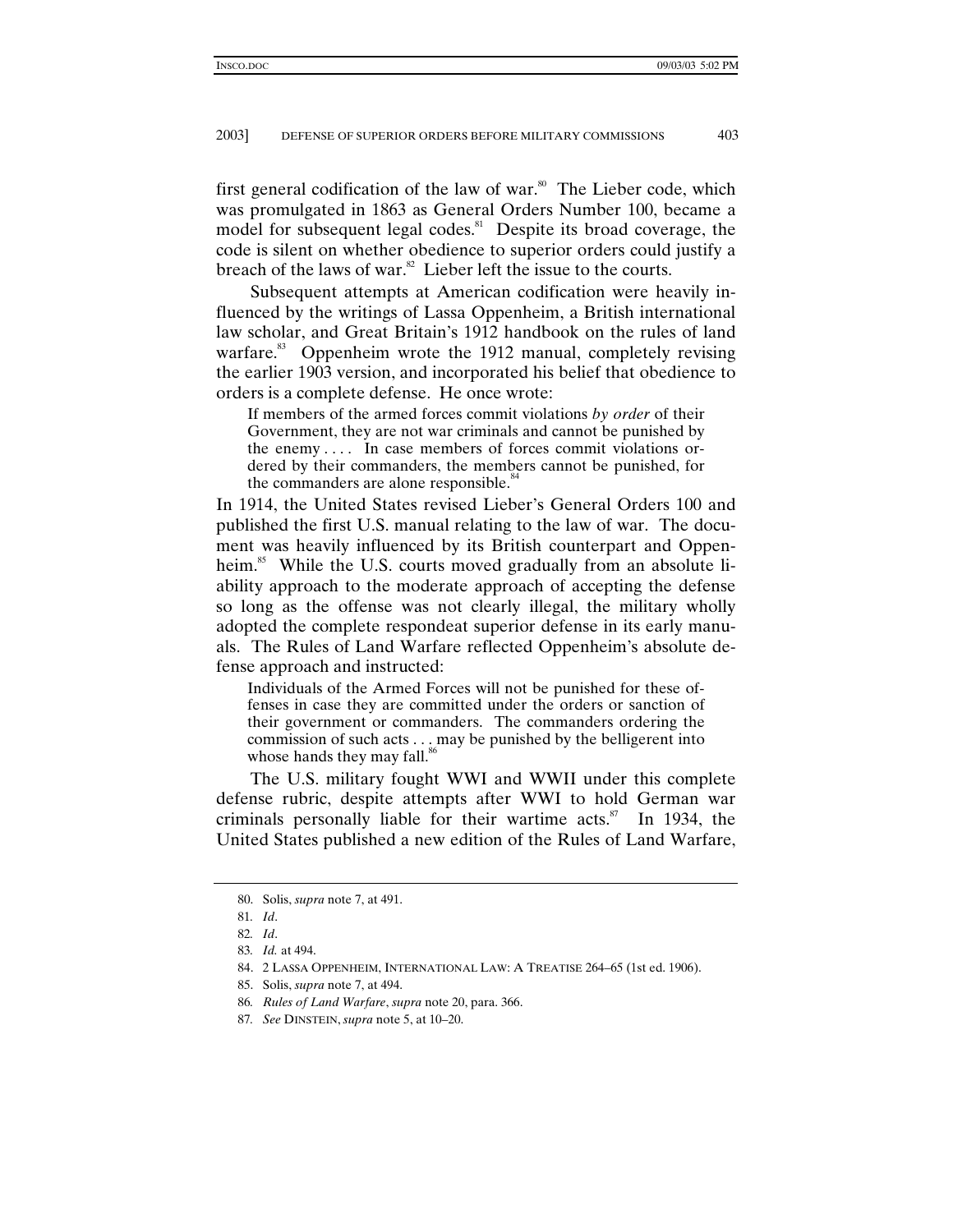which reaffirmed the original version's respondeat superior approach.<sup>88</sup> The version did not require that orders must have been reasonable, legal, or within the scope of the superior's authority, but instead fully exempted soldiers from prosecution if they were following orders.<sup>89</sup> In 1940, the military released another version, FM 27-10. This document's paragraph 347 on superior orders replicated the 1914 and 1934 standards.<sup>90</sup> As the end of WWII approached, however, the Allies began contemplating punishing Axis leaders including those who might have committed battlefield crimes.

The desire to punish Axis war criminals provided the catalyst for changing the military's respondeat superior approach to the defense of obedience to superior orders. The United States realized that it could not continue to sponsor the absolute defense if it intended to deny it to Axis defendants.<sup>91</sup> The military consequently again revised its field manual on November 15, 1944 to revert to a pre-1914 position where obedience to superior orders was no longer an automatic and complete defense.<sup>92</sup> The manual now read, "[h]owever, the fact that the acts complained of were done pursuant to order of a superior or government sanction may be taken into consideration in determining culpability, either by way of defense or in mitigation of punishment."<sup>93</sup> The end of WWII marked the end of a forty-year experiment by the military with a respondeat superior defense.

Following WWII, Congress enacted the UCMJ which became effective on May 31, 1951. $44$  While none of its provisions deal with the defense of superior orders as such, the Manual for Courts-Martial  $(MCM)$ <sup>95</sup> contained a specific provision relating to the defense of superior orders, providing that:

[T]he acts of a subordinate, done in good faith compliance with his supposed duties or orders, are justifiable. This justification does not exist, however, when those acts are manifestly beyond the

93. Solis, *supra* note 7, at 510 (quoting UNITED STATES ARMY, FM 27-10, FIELD MANUAL: RULES OF LAND WARFARE ¶ 345(1) (1944) (marking the sole change to the entire manual)).

94. Act of May 5, 1951, Pub. L. No. 81-506, Ch. 169, § 1, 64 Stat. 108, §§ 551–736.

95. The U.C.M.J. is the statutory punitive articles established by Congress for all services. The M.C.M. is the manual promulgated under executive authority promulgating procedural guidelines and substantive interpretation of statutes.

<sup>88.</sup> Solis, *supra* note 7, at 506.

<sup>89</sup>*. Id.*

<sup>90</sup>*. Id.*

<sup>91</sup>*. Id.*

<sup>92</sup>*. Id.*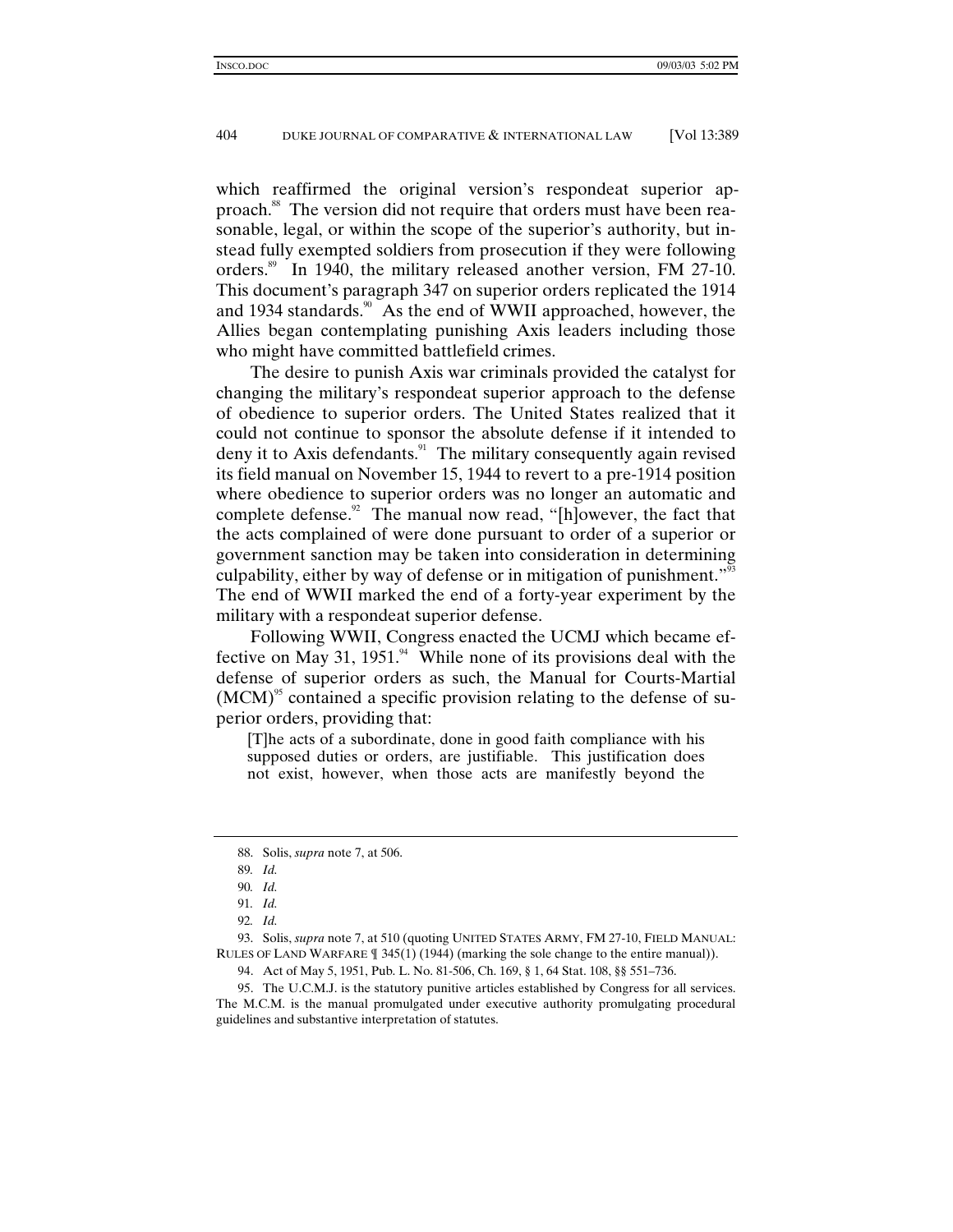scope of authority, or the order is such that a man of ordinary sense and understanding would know it to be illegal.<sup>96</sup>

The defense of superior orders arose again in the courtroom following WWII and the subsequent adoption of the UCMJ. The Korean War gave rise to one of the leading reported military cases on the issue, *United States v. Kinder*. 97 Airman Kinder captured a Korean intruder while on sentry duty at an ammunition dump 300 miles south of the battle line.<sup>98</sup> Kinder transferred custody of his prisoner to Corporal Toth, who pistol-whipped the captive until he lost consciousness.<sup>99</sup> Lieutenant Schreiber, the officer in charge, ordered Kinder to shoot the Korean, and Kinder carried out the order while Toth waited in a jeep.<sup>100</sup> Kinder was tried and convicted of premeditated murder and conspiracy to commit murder. On appeal, his counsel contended that obedience to a superior order was a defense, regardless of the legality of the order.<sup>101</sup> The Air Force Board of Review rejected Kinder's arguments, holding that obedience to superior orders is no excuse when a man of common understanding would know an order to be unlawful. It then stated further, "[o]f controlling significance in the instant case is the manifest and unmistakable illegality of the order."<sup>102</sup>

After *Kinder*, the Vietnam War presented the military courts with several cases dealing with the superior orders' defense. Vietnam produced more prosecutions of American military personnel for killing foreign nationals than any previous conflict, and consequently,

MANUAL FOR COURTS-MARTIAL, UNITED STATES ¶ 216d (1969).

- 98*. Id.* at 753.
- 99*. Id.*
- 100*. Id.*
- 101*. Id.* at 673.

<sup>96.</sup> MANUAL FOR COURTS-MARTIAL, UNITED STATES ¶ 197b (1951). Substantially similar provisions appeared in the MANUAL FOR COURTS-MARTIAL, UNITED STATES ¶ 148a (1928) and MANUAL FOR COURTS-MARTIAL, UNITED STATES ¶ 179a (1949). When the Manual for Courts-Martial was revised in 1969 the subject was covered under the category of "Special Defenses" and provided:

*Obedience to apparently 'lawful' orders.* An order requiring the performance of a military duty may be inferred to be legal. An act performed manifestly beyond the scope of authority, or pursuant to an order that a man of ordinary sense and understanding would know to be illegal, or in a wanton manner in the discharge of a lawful duty, is not excusable.

<sup>97. 14</sup> C.M.R. 742, 774 (1953).

<sup>102</sup>*. Id*. at 774; Lieutenant Schreiber was convicted of premeditated murder by general court-martial. United States v. Schreiber, 5 C.M.A. 602, 18 C.M.R. 226 (1955). Corporal Toth was released after it was determined that, since he had separated from the service, no courts had jurisdiction. Toth v. Quarles, 350 U.S. 11 (1955) (holding art. 3(a) of the U.C.M.J. unconstitutional).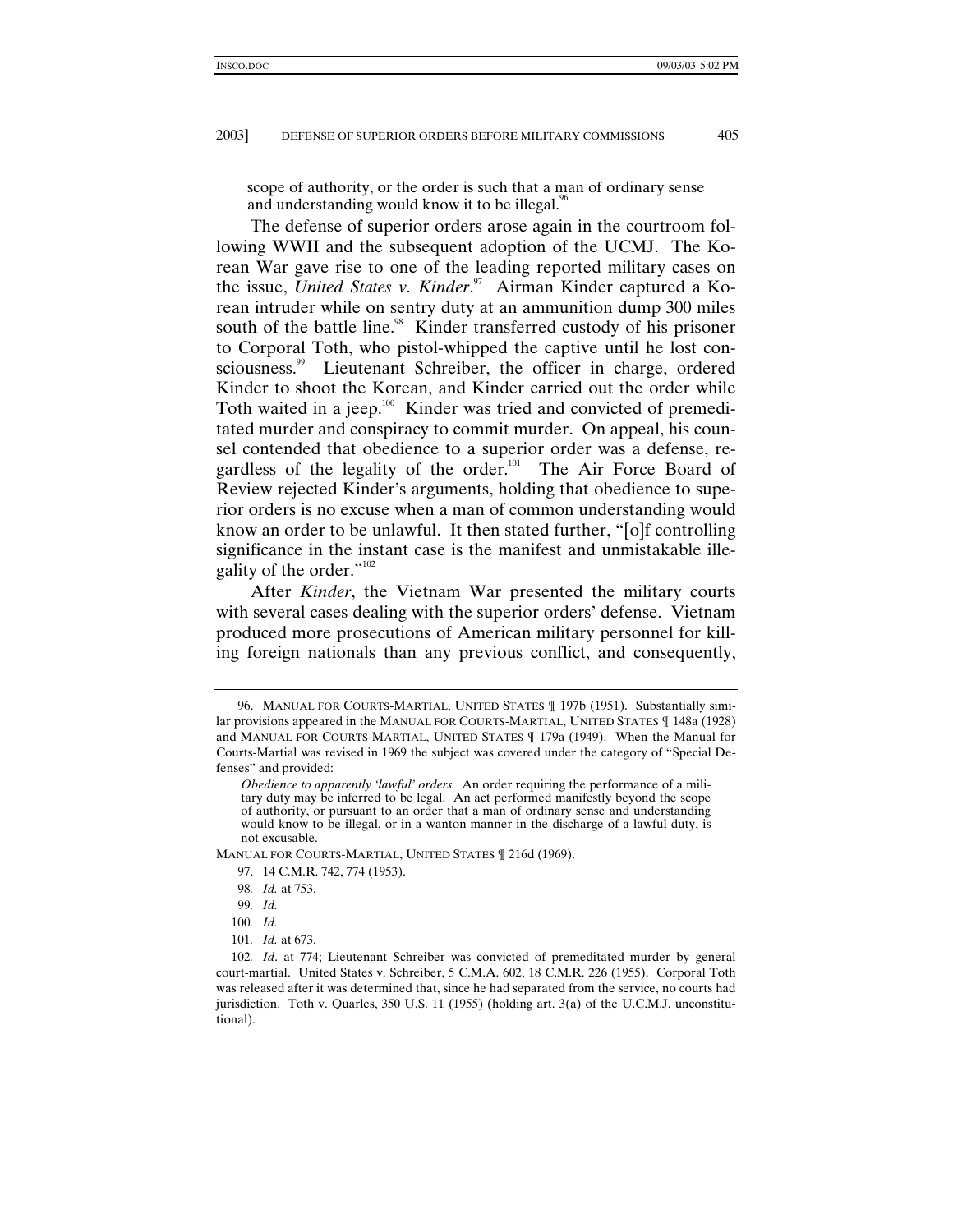more cases in which the superior orders' defense was invoked.<sup>103</sup> The Vietnam decisions reaffirmed the principle that obedience to orders that are manifestly illegal is not a defense. In *United States v. Keenan*, the Court of Military Appeals approved an instruction stating that the justification for acts done pursuant to orders did not exist if "the order was of such a nature that a man of ordinary sense and understanding would know it to be illegal."<sup>104</sup> Keenan was convicted for following an order to shoot an elderly Vietnamese citizen.<sup>105</sup> The court-martial and premeditated murder conviction of First Lieutenant William Calley for his participation in the My Lai Massacre on March 16, 1968, is one of the most controversial criminal trials in this nation's military history.<sup>106</sup> The military court rejected Calley's plea of obedience to superior orders and sentenced the lieutenant to life imprisonment.<sup>107</sup> The court held that the order on which Calley relied for a defense "is one which a man of *ordinary sense and understanding* would, under the circumstances, know to be unlawful."<sup>108</sup> The public outcry in the United States was overwhelming and on April 1, 1971, one day after the sentence was imposed, President Nixon ordered Calley's release. Regardless, the *Calley* verdict served to educate the masses and will hopefully deter future My Lai's.<sup>109</sup> The manifest illegality doctrine in American military jurisprudence has been settled for the last fifty years. Indeed, the doctrine can be traced in civilian law to the time of the Federalists in *Little v. Barreme* and not the Nuremberg Trials. The period of the absolute defense during the early twentieth century was little more than an errant detour. The American Law Institute has even recognized the defense in the Model Penal Code.<sup>110</sup> The most recent iteration of the manifest illegality defense in the MCM reads:

*Obedience to orders.* It is a defense to any offense that the accused was acting pursuant to orders unless the accused knew the orders to

<sup>103.</sup> Aubrey M. Daniel III, *The Defense of Superior Orders*, 7 U. RICH. L. REV. 477, 495 (1973).

<sup>104. 18</sup> C.M.A. 108, 39 C.M.R. 108, 117 n.3 (1969).

<sup>105</sup>*. Id*. Interestingly, the man giving Keenan the order, Corporal Luczko, was acquitted by reason of insanity. Daniel, *supra* note 103, at 496 n.48.

<sup>106</sup>*. Id.* at 477.

<sup>107.</sup> Keenan, 39 C.M.R. at 110.

<sup>108.</sup> United States v. Calley, 48 C.M.R. 19, 27 (1973).

<sup>109.</sup> Daniel, *supra* note 103, at 504.

<sup>110.</sup> MODEL PENAL CODE § 2.10 (1985) (recognizing "it is an affirmative defense that the actor, in engaging in conduct charged to constitute an offense, does no more than execute an order of his superior in the armed services that he does not know to be unlawful.").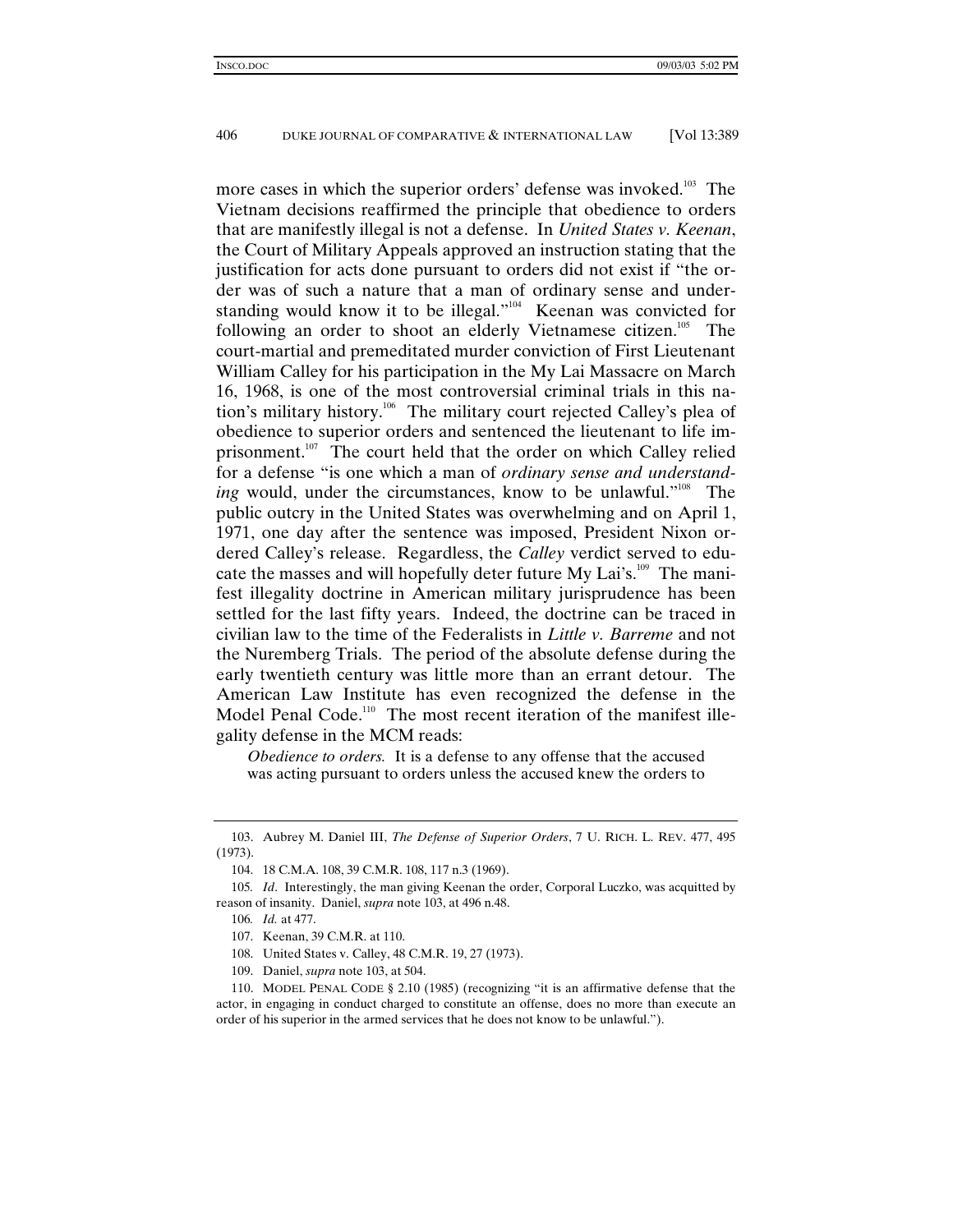be unlawful or a person of ordinary sense and understanding would have known the orders to be unlawful.<sup>11</sup>

#### B. International Law

Articulating a satisfactory statement of current international law regarding the defense of superior orders is exceedingly difficult. There is no canonical authority, and the numerous pertinent sources offer varying answers. A review of treaties, cases, and custom reveals many instances in international law where the defense received treatment markedly similar to that provided in U.S. courts. On many occasions, however, international law has proven less accepting of the doctrine.<sup>112</sup> It thus seems that there is no settled international law on the defense of superior orders.<sup>113</sup>

In addition, few of the major multilateral treaties squarely address the status of the defense of superior orders, indicating how difficult it has been for states to reach an agreement on the doctrine. Some are altogether silent regarding the defense. In January 1944, the newly formed UN War Crimes Commission could not reach agreement on the issue of obedience to orders due to the varied practice and laws of its Member States.<sup>114</sup> The Commission ultimately recommended the validity of the plea of superior orders be left to national courts "according to their own views of the merits and limits of the plea."115 Treatment of the defense is conspicuously missing from The Hague and Geneva Conventions, including the 1977 Protocols to the Geneva Convention.<sup>116</sup> In addition, the Convention on Civil and Political Rights fails to address the defense.<sup>117</sup>

Most multilateral treaties that do address the issue engage an absolute liability approach and attempt to preclude obedience to orders as a defense. Some do consider superior orders as a mitigating factor

<sup>111.</sup> MANUAL FOR COURTS-MARTIAL, *supra* note 47, § 916(d).

<sup>112</sup>*. See* Mark J. Osiel, *Obeying Orders: Atrocity, Military Discipline, and the Law of War*, CAL. L. REV. 939, 966–67 (1998).

<sup>113.</sup> MARK J. OSIEL, OBEYING ORDERS: ATROCITY, MILITARY DISCIPLINE, AND THE LAW OF WAR 41 (1999).

<sup>114.</sup> DINSTEIN, *supra* note 5, at 108–09.

<sup>115.</sup> THE UNITED NATIONS WAR CRIMES COMMISSION, *supra* note 2, at 278.

<sup>116.</sup> Col. Howard S. Levei, *The Rise and Fall of an Internationally Codified Denial of the Defense of Superior Orders,* 30 MIL. L. & L. OF WAR REV. 185 (1991).

<sup>117.</sup> International Covenant on Civil and Political Rights, Mar. 23, 1976, *available at* http:// www.unchr.ch/html/menu3/b/a\_ccpr.htm (last visited Mar. 2, 2003); *see also* Declaration on the Protection of All Persons from Being Subjected to Torture, G.A. Res. 3452, U.N. GAOR, 13th Sess., Supp. No. 34, at 91, U.N. Doc. A/10034 (1975) (also silent on the defense).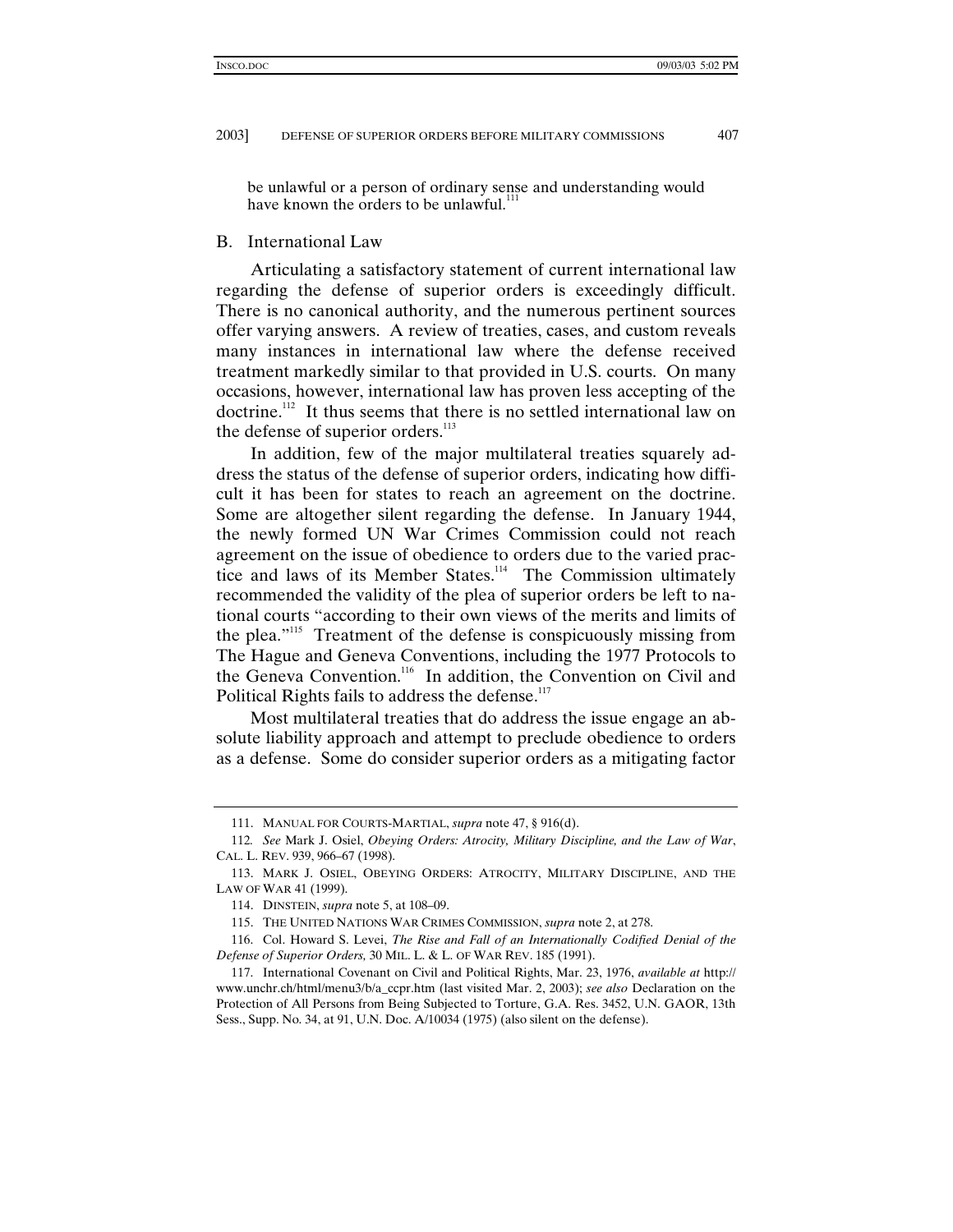in punishment.<sup>118</sup> Perhaps the most well-studied of this group of treaties is the statute establishing the International Tribunal at Nuremberg. This document only permitted obedience to orders to mitigate punishment.119 Some members of the U.S. prosecution team were upset with this compromise. Bill Donovan, director of the Office of Special Services, $120$  was fired from the prosecution team by Justice Jackson for voicing reservations about the prosecution of military "officers who had obeyed the orders of their government."<sup>121</sup> The practice of the tribunal itself, as well as the conduct of other contemporary war crime trials administered directly by the Allied powers, is more equivocal.<sup>122</sup> In *In re Von Leeb*, the tribunal stated, "[w]ithin certain limitations, [a soldier] has the right to assume that the orders of his superiors  $\dots$  are in conformity to international law."<sup>123</sup> In another case, the tribunal said, "[i]f the illegality of the order was not known to the inferior and he could not reasonably have been expected to know of its illegality, no wrongful intent necessary to the commission of a crime exists and the inferior will be protected."  $124$ Although the language of the Nuremberg Charter was clear, the results of the trials left the question of the viability of the superior orders' defense unresolved under international law except in regards to the most egregious offenses. $125$ 

Most other multilateral treaties that address the status of the defense adopt an absolute liability approach similar to the Nuremberg Charter.<sup>126</sup> The 1922 Washington Treaty, for example, declared that

<sup>118.</sup> OSIEL, *supra* note 113, at 42.

<sup>119.</sup> Charter of the International Military Tribunal of Aug. 8, 1945, art. 8, *annexed to* Agreement for the Prosecution and Punishment of the Major War Criminals of the European Axis, Aug. 8, 1945, 59 Stat. 1544 ("The fact that the defendant acted pursuant to order of his government or of a superior shall not free him from responsibility, but may be considered in mitigation of punishment if the Tribunal determines that justice so requires.").

<sup>120.</sup> This WWII era U.S. governmental organization was the predecessor of the modern Central Intelligence Agency.

<sup>121.</sup> ANTHONY CAVE BROWN, THE LAST HERO: WILD BILL DONOVAN 744 (1982).

<sup>122.</sup> OSIEL, *supra* note 113, at 42.

<sup>123</sup>*. In re* Von Leeb, 11 Nuremberg Military Tribunals 511 (1948). This was also known as the "High Command Trial."

<sup>124</sup>*. In re* List, 11 Nuremberg Military Tribunals 632, 650 (1948) (also known as the "Hostage Case"); *see also* HILAIRE MCCORBREY, INTERNATIONAL HUMANITARIAN LAW 221 (1990) (noting that even after Nuremberg, "[S]uperior orders will still operate as a defense if the subordinate has no good reason for thinking that the order concerned was unlawful.").

<sup>125.</sup> OSIEL, *supra* note 113, at 42.

<sup>126</sup>*. See, e.g.*, Convention against Torture and Other Cruel, Inhuman or Degrading Treatment or Punishment, June 26, 1987, art. 2(3), *available at* www.unhchr.ch/html/ menu3/b/h- \_cat39. htm (last visited Mar. 2, 2003) ("An order from a superior officer or a public authority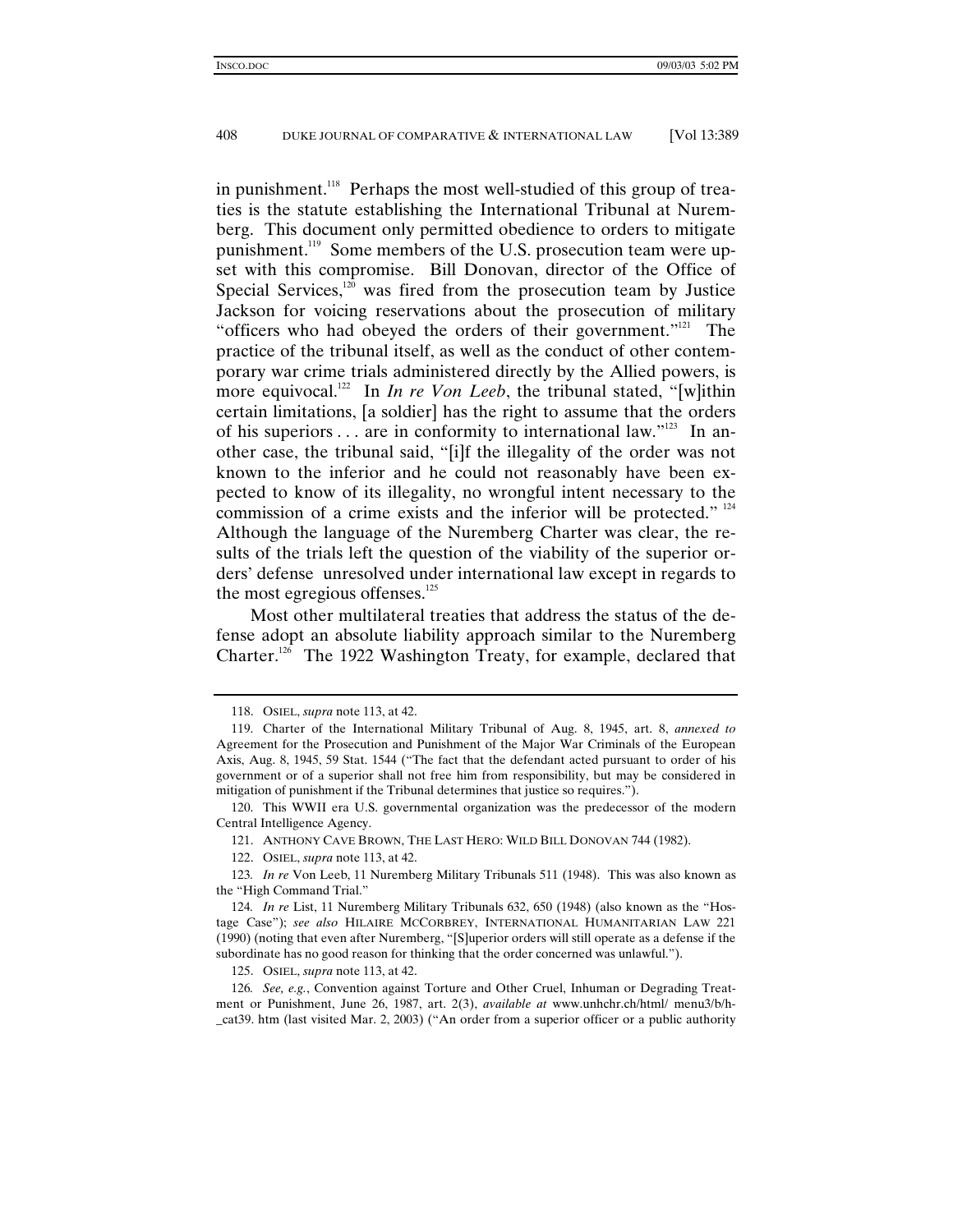"[a]ny person . . . who shall violate any of these rules, whether or not such person is under orders of a governmental superior, shall be deemed to have violated the laws of war and shall be liable to trial and punishment.  $\dots$ <sup>"127</sup>

A noteworthy exception is the Rome Statute of the International Criminal Court (ICC). The ICC statute is one of the few multilateral treaties to recognize the defense of superior orders.<sup>128</sup> The statute allows the defense upon certain conditions being present: the subordinate was under a legal obligation to obey orders, the subordinate did not know the order was unlawful, and the order was not manifestly unlawful.<sup>129</sup> The statute also specifies that orders to commit genocide or crimes against humanity are illegal as a matter of law.<sup>130</sup>

The United Nations Security Council has also attempted to shape the obedience to orders' defense. In chartering the International Criminal Tribunal for the former Yugoslavia (ICTY), and for Rwanda (ICTR), the Council disallowed superior orders as a defense. In accordance with the Nuremberg standard, the doctrine was permitted only in mitigation of punishment.<sup>131</sup> These Security Council pronouncements suggest that international law does not recognize a defense of obedience to orders.

Appearances, however, can be deceiving.<sup>132</sup> Much like the Nuremberg tribunals, the ICTY and ICTR proved amenable to the defense despite the contrary language of their charters. In the first case before the ICTY, the dicta indicates that the tribunal would not pre-

may not be invoked as a justification of torture."); Inter-American Convention on the Forced Disappearance of Persons, June 9, 1994, § 5, art. VIII (establishing that "the defense of due obedience to superior orders or instructions that stipulate, authorize, or encourage forced disappearance shall not be admitted").

<sup>127.</sup> Treaty Relative to the Protection of the Lives of Neutral and Noncombatants at Sea in Time of War and to Prevent the Use of Noxious Gases and Chemicals, Feb. 6, 1922, U.S.–U.K.– Fr.–Italy–Japan, TREATIES, CONVENTIONS, INTERNATIONAL ACTS, PROTOCOLS, AND AGREEMENTS BETWEEN THE UNITED STATES OF AMERICA AND OTHER POWERS, vol. II, 2118 (1910-1923).

<sup>128.</sup> Rome Statute of the International Criminal Court, 1998, art. 33, *available at* http://www.un. org/law/icc/statute/99\_corr/sctatute.htm (last visited Apr. 4, 2003) [hereinafter Rome Statute].

<sup>129</sup>*. Id.* art. 33(1).

<sup>130</sup>*. Id.* art. 33(2).

<sup>131.</sup> Statute of the International Tribunal for the former Yugoslavia, May 25, 1993, art. 7(4), *available at* http://www.un.org/icty/basic/statut/stat2000.htm (last visited Apr. 4, 2003); Statute of the International Tribunal for Rwanda, art. 6(4), *available at* www.ictr.org.wwwroot/ENGLISH/ basicdocs.statute.html (last visited Apr. 4, 2003) (the language in both statues is nearly identical to the language of art. 8 of the Charter of the Nuremberg Tribunals, *supra* note 119).

<sup>132.</sup> OSIEL, *supra* note 113, at 43.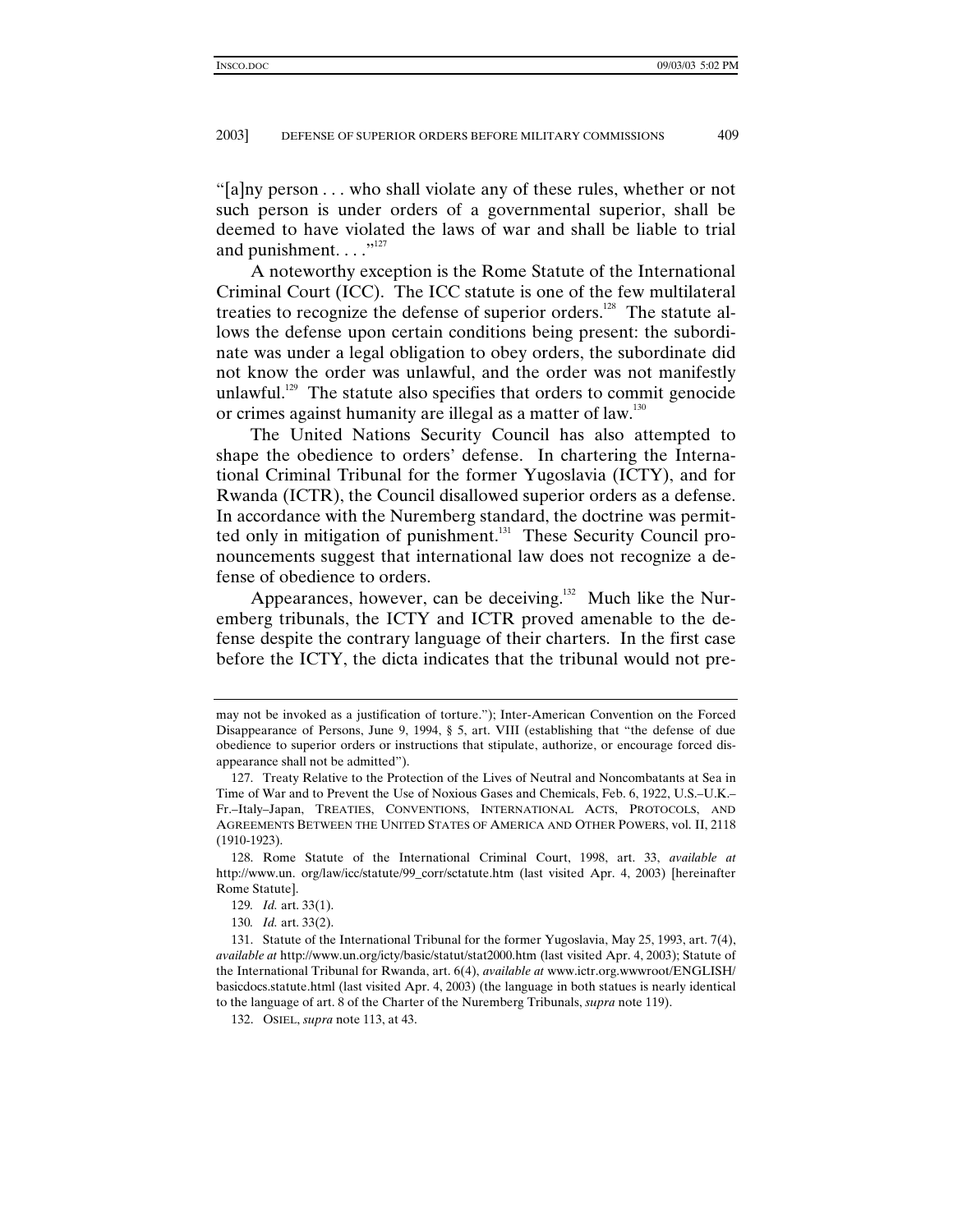clude a defense of duress where the facts indicate that the defendant acted in obedience to a superior who threatened summary execution for non-compliance.<sup>133</sup> In these tribunals, the standard that seemed to emerge is that "evidence of having received orders from superiors, though not a complete defense, is relevant and admissible to the question of whether the soldier labored under duress when performing the command."134

Custom is another source of law that shapes the contours of the defense, and an examination of customary law reaffirms that there are no clear norms governing the application of the defense. War crimes prosecutions by states, whether involving their own soldiers or their enemies', are typically grounded on domestic military codes that incorporate the relevant international treaties defining such offenses.<sup>135</sup> Since the relevant treaties are often silent on the obedience to orders' issue, courts generally look to their particular state's military codes.<sup>136</sup> Some states, seeking to maximize discipline, offer the soldier a complete defense, an approach widely favored in the former Communist bloc and much of the Third World.<sup>137</sup> Other states, like the United States, excuse the subordinate only if he had an honest belief that the order was lawful. The majority approach in the West appears to be the manifest illegality standard.<sup>138</sup> Because state practice is inconsistent, no consensus exists around which opinio juris may form and thus customary international law does not dictate how states must address the defense of obedience to superior orders.<sup>139</sup>

Since there is no consistent state practice, international law does not provide a clear requirement regarding the defense of obedience to superior orders. When setting up a military tribunal, a state has great latitude in its treatment of the defense. Indeed, there seems to be little basis in current international law for allowing the plea as an

<sup>133.</sup> *Drazen Erdemovic*, case No. IT-96-22-T at 9 ("While the complete defence based on moral duress and/or a state of necessity stemming from superior orders is not ruled out absolutely, its conditions of application are particularly strict.").

<sup>134.</sup> OSIEL, *supra* note 113, at 43.

<sup>135</sup>*. Id.* at 43–44; *see also* art. 18, U.C.M.J., 10 U.S.C. § 818 (2000) (incorporating international law into U.S. military law).

<sup>136.</sup> OSIEL, *supra* note 113, at 44.

<sup>137</sup>*. Id.*

<sup>138</sup>*. Id.*

<sup>139.</sup> Rome Statute, *supra* note 128, art. 38(1)(b); *see generally* Nicaragua v. USA, 1986 I.C.J. 14, 97 (holding that custom is constituted by two elements, an objective one—'general practice'—and a subjective one—'opinio juris'—Libya v. Malta, 1985 I.C.J. 29 (also known as the "Continental Shelf Case") (stating that the substance of customary international law must be "looked for primarily in the actual practice and opinio juris of States.").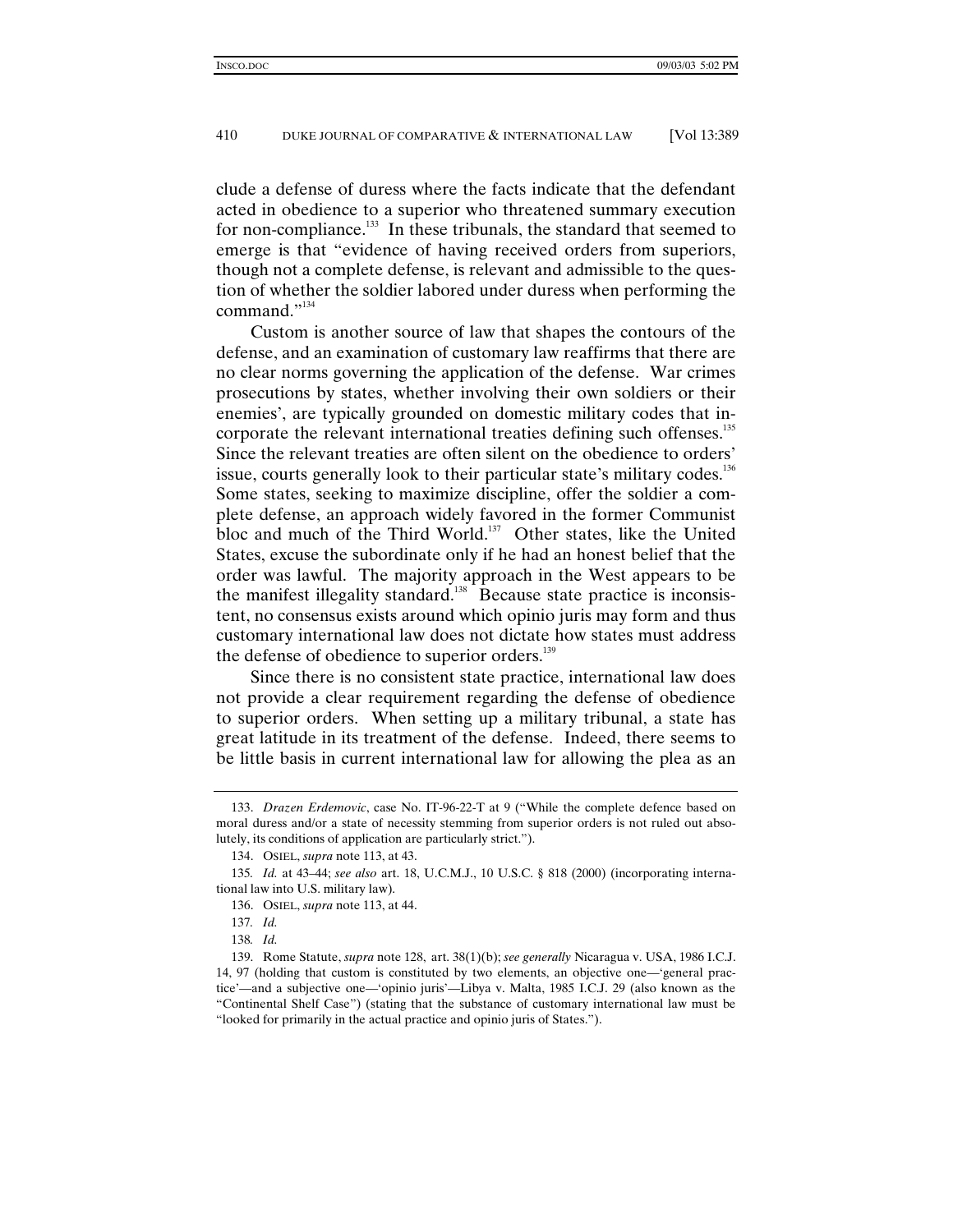absolute defense, as the U.S. manuals did for the first half of the twentieth century. Overall, however, international law permits a number of doctrinal options: the manifest illegality circumscribed version, superior orders as mitigation to punishment, or preclusion of the defense altogether. It should be noted, however, that even when the defense is disallowed, tribunals and courts have historically permitted at least a limited defense greatly resembling the manifest illegality scheme. Since tribunals tend to recognize the defense de facto in some form, states creating tribunals can better control the extent to which the tribunals will recognize the defense by recognizing some version of the defense de jure.

## IV. TWENTY-FIRST CENTURY AND THE WAR ON TERROR

#### A. The Creation of U.S. Military Tribunals

The September 11th attacks and their aftermath have pushed the issue of whether obedience to orders should constitute a defense to war crimes into the minds of both government officials and legal scholars. The issue became important when the Bush Administration announced, via the President's Military Order of November 13, 2001, its intention to try individuals accused of criminal terrorist actions by military commission.<sup>140</sup> By opting for military commissions, as opposed to conventional military courts, the Administration avoids having to follow the established laws, rules, and procedures of the  $UCMJ$ <sup>141</sup>

Many commentators believe the primary consideration behind the Administration's choice stems from the rules of procedure and evidence in the UCMJ, which would make it more difficult to obtain convictions without jeopardizing sources and methods of gathering sensitive information. $142$  Particular focus has been paid to the inad-

<sup>140.</sup> Military Order of November 13, 2001, Detention, Treatment, and Trial of Certain Non-Citizens in the War Against Terrorism, 66 F.R. 57833 (Nov. 16, 2001), *available at* http://www. whitehouse.gov/news/releases/2001/11/20011113-27.html (last visited Mar. 2, 2003).

<sup>141</sup>*. See* Geneva Convention of 1949, Aug. 12, 1949, arts. 84, 85, and 204 (requiring that if States capture P.O.W.s they must try them in the same established courts and with the same rules and procedures in which they try their own military personnel); Maj. Timothy C. Mac-Donnell, *Military Commissions and Courts-Martial: A Brief Discussion of the Constitutional and Jurisdictional Distinctions Between the Two Courts*, ARMY LAW. 19, 31–32 (March 2002).

<sup>142.</sup> Viet D. Dinh, *Freedom and Security After September 11*, 25 HARV. J.L. & PUB. POL'Y 399, 405 (2002).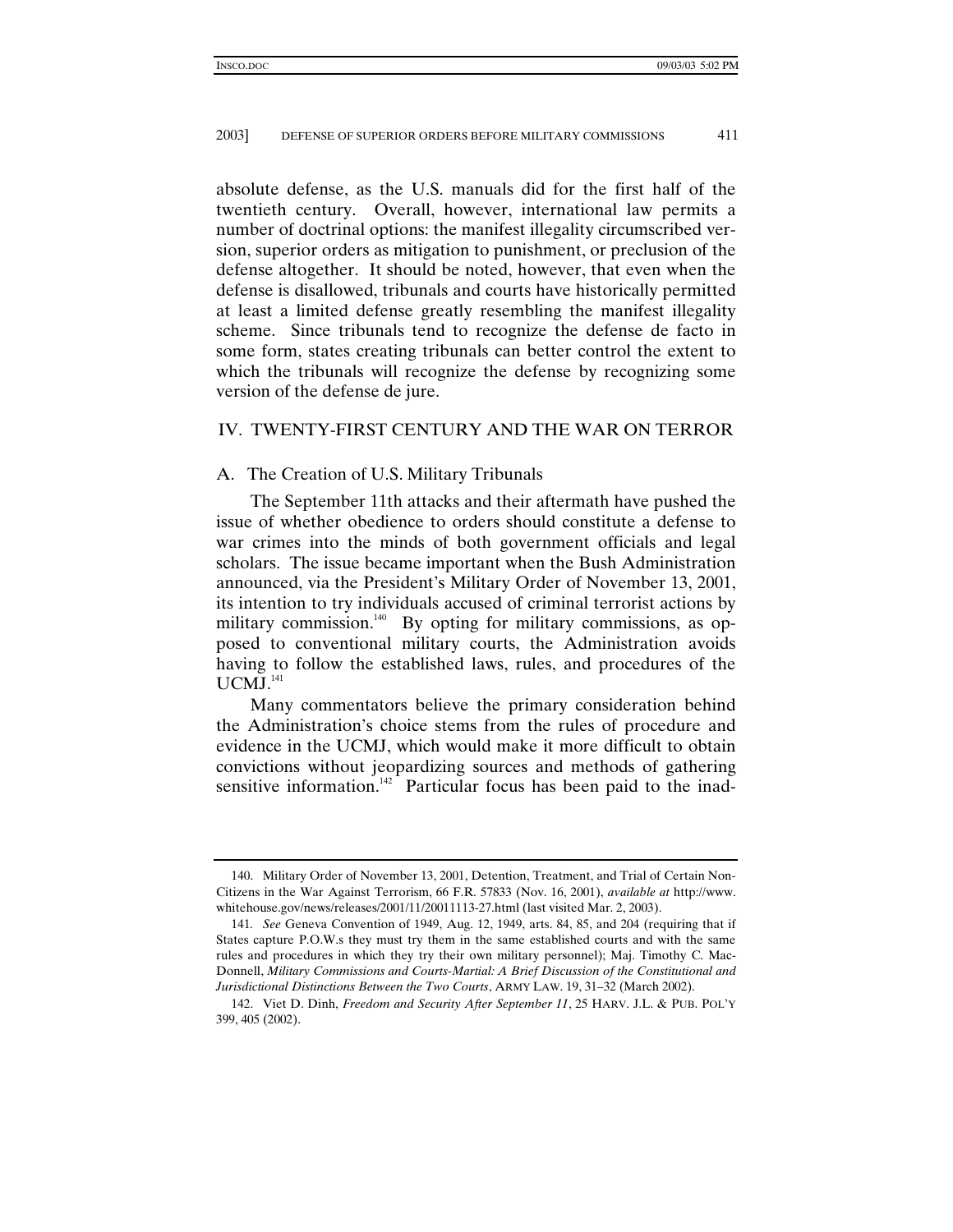missibility of hearsay evidence before military commissions.<sup>143</sup> While it has not received as much critical attention, the acceptance by the MCM of a defense of superior orders<sup> $144$ </sup> may have influenced the Administration's decision to create the military commission option.

The President's Military Order did not establish the rules and procedures for the military commissions.<sup>145</sup> It was not until March 21, 2002, that the Department of Defense (DOD) released the procedures for the military commissions.<sup>146</sup> This military order addresses the purpose and statute of the commissions, their jurisdiction, makeup of commission personnel, and the procedures afforded to the accused, including general rules of evidence. The entire document is silent, however, on the issue of whether obedience to orders constitutes a valid affirmative defense.<sup>147</sup> With no indication from the guidelines on whether defendants before the commissions may plead obedience to orders, we are left to speculate as to the eventual resolution of this key issue.

It is easy to conceive of situations where defendants before military commissions could legitimately raise a defense of obedience to superior orders. The Administration has expressed a desire to prosecute those who "knowingly harbored" people involved in acts of international terrorism against the United States.<sup>148</sup> Consider the potential prosecution of a member of the Taliban's military who was ordered by his superior to provide lodging and a security detail for an undisclosed person who would be staying two nights in the defendant's place of residence. It must be conceded that there is nothing manifestly illegal with this order; indeed, such a directive probably resembles the orders that the commanding officer at Camp David receives prior to a Presidential visit. If the undisclosed person turned out to be a ranking member of al Qaeda, the United States might later charge the defendant with knowingly harboring a terrorist. It

<sup>143</sup>*. See, e.g.*, Nat Hentoff, *This is Not America's Way of Justice*, THE SAN DIEGO UNION-TRIB., Apr. 15, 2002, at B6; Doug Cassel, *Tribunals Won't Cut It*, CHICAGO TRIB., Apr. 7, 2002, at 1; Gwen Robinson, *US Presses on with Military Tribunal Plan*, FIN. TIMES, Dec. 14, 2001, at 11.

<sup>144.</sup> MANUAL FOR COURTS-MARTIAL, *supra* note 47.

<sup>145.</sup> President's Military Order, *supra* note 140.

<sup>146.</sup> Military Commission Order No. 1 of Mar. 21, 2002, Procedures for Trials by Military Commissions of Certain Non-United States Citizens in the War Against Terrorism, *available at* http://www.defenselink.mil/news/Mar2002/d20020321ord.pdf (last visited Jan. 11, 2003).

<sup>147</sup>*. See generally id.*

<sup>148.</sup> Department of Defense Order on Military Commissions Fact Sheet, Mar. 21, 2002, *available at* http://www.dod.mil (last visited Jan. 11, 2003).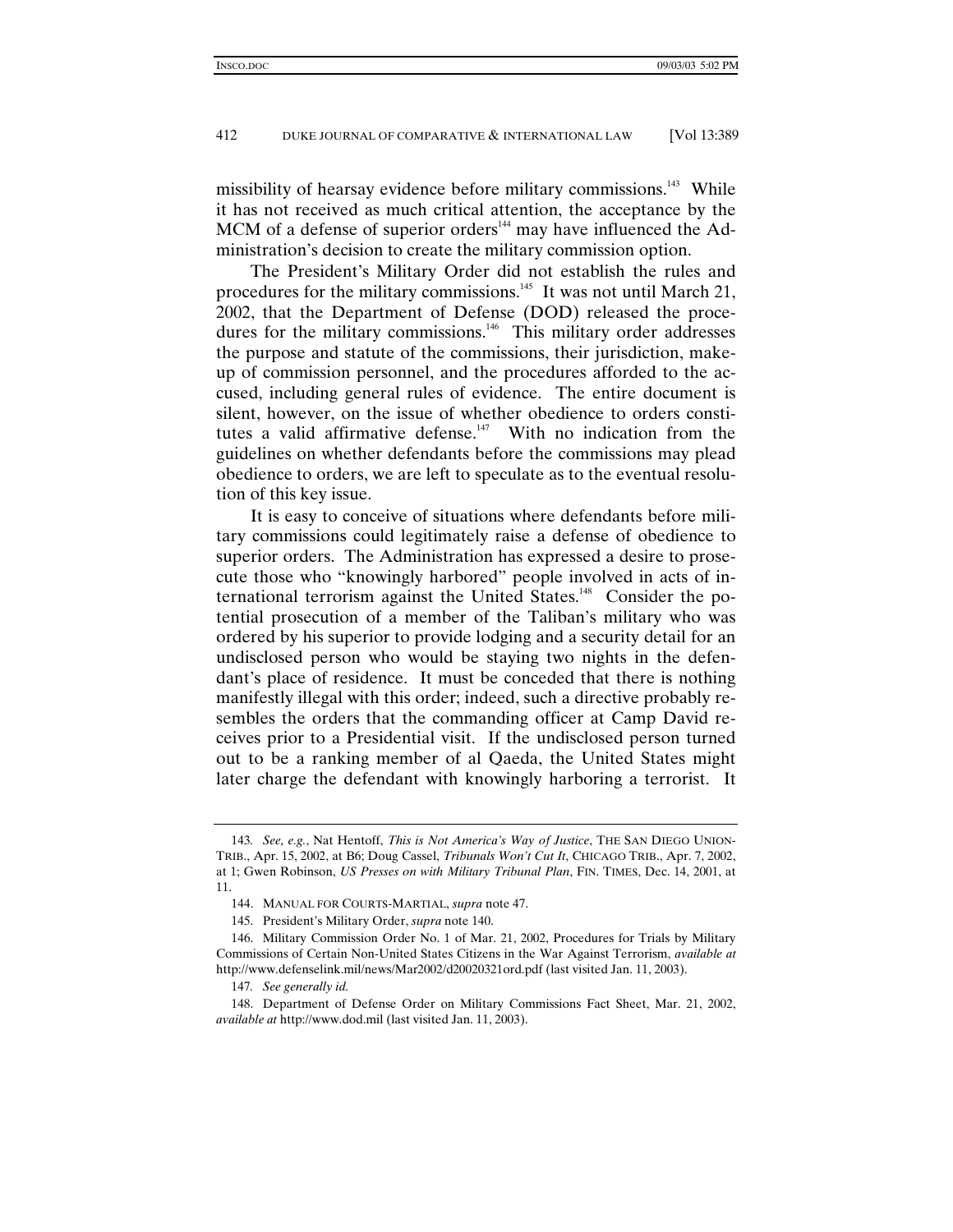becomes crucial to this defendant whether or not he may avail himself of the superior orders defense.

In another context, a Taliban soldier who participated in the prison revolt in Mazar-e-Sharif, during which CIA agent Mike Spann was killed, may find himself as a defendant charged with conspiracy to commit murder. During the uprising, the prisoners certainly achieved some tactical success, as it took three days and air strikes before the United States was able to fully regain control of the prison compound. It is difficult to distinguish the prison uprising from any other battle, so it is unlikely that any order given by a ranking prisoner in the compound to mount a "counter attack" was itself manifestly illegal. A defendant who participated in the uprising will be interested in whether or not he may raise a defense of due obedience.

A final hypothetical involves a mid-level al Qaeda official who participated in the planning of the attacks on the *U.S.S. Cole* or the Pentagon. Given that al Qaeda allegedly compartmentalized so much of the planning of operations from the execution of the missions, this planner may not have known that his plans would be executed in the manner they were. To be sure, the person was in fact involved in acts of international terrorism perpetrated against the United States, but he may not have known while planning the missions that they would result in terrorist acts. It is common for military planners to develop many contingency plans that may never be executed. If the defendant only participated in planning contingencies for attacking military targets, such as the *U.S.S. Cole* or the Pentagon, in case al Qaeda ever found itself at war with the United States, then it is unclear that any orders to develop those plans would have been manifestly illegal. $149$  It would be critical to this accused whether or not he has a defense of superior orders. Although these specific examples may seem overly simplistic, it must be understood that it is not unreasonable to anticipate that future defendants before military commissions will have legitimate bases to invoke a defense of superior orders.

## B. The defense before the Military Commissions

The current U.S. administration has a real opportunity to shape how the defense of obedience to orders is treated in customary international law. Eventually, the DOD must develop a policy determin-

<sup>149.</sup> Given that the attack on the Pentagon involved hijacking a commercial airline and killing the civilians on board, this plan and any order to develop it would likely be held manifestly illegal.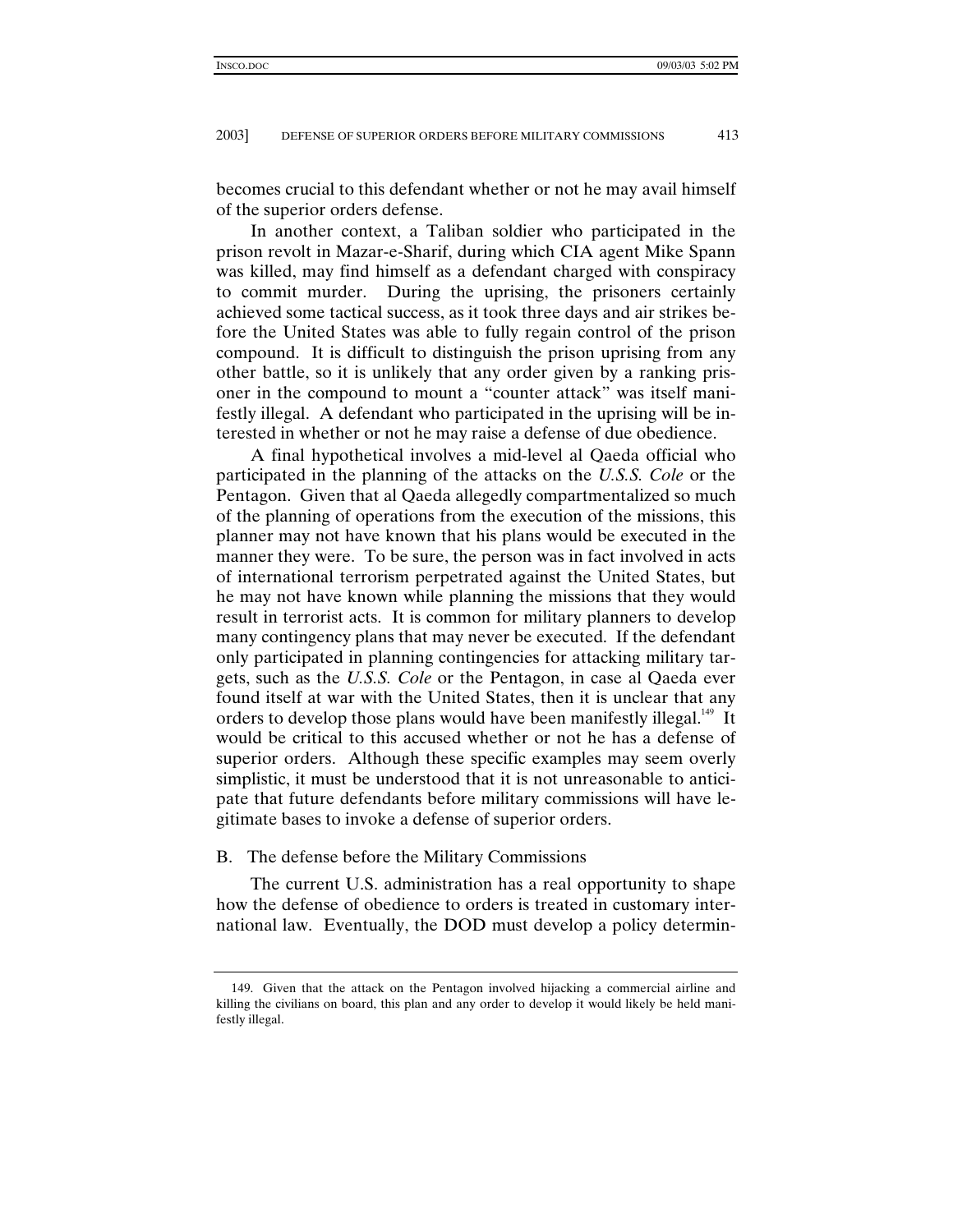ing whether to allow the defense before military commissions. Nearly every other judicial institution created to try war crimes has addressed the issue.<sup>150</sup> Failing to develop a policy simply leaves the decision to the individual commission members, and it is doubtful the DOD will leave such a decision to the members.<sup>151</sup> The DOD is not constrained by international law, which will support a decision either to allow the defense or to impose absolute liability on the defendants. The remainder of this paper will argue that the defense should be permitted exactly as it is for U.S. servicemen: obedience to orders is a defense so long as the order was not itself manifestly illegal.

It is possible that allowing defendants to plead due obedience before the commissions will not greatly interfere with the government's ability to secure convictions. If the commissions are only used to try a select few individuals accused of the most egregious crimes, like the primary terrorist leaders, it is unlikely that those individuals could establish the elements of the defense. Consequently, allowing the defense would not jeopardize attaining convictions.

The President's Military Order does not identify what crimes the commissions may try nor does it draw an explicit line between acts of terrorism and war crimes.<sup>152</sup> International terrorism is "surely a crime of some sort," and the Administration wants to establish that it is a war crime.<sup>153</sup> The Administration has been somewhat successful in this effort, evidenced by the fact that the international community has supported the U.S. declaration that the September 11th attacks were acts of war and thus the military action against al Qaeda and its Taliban sponsors was justified.<sup>154</sup>

The Administration does not want to jeopardize this international support, and it is likely that they will use commissions sparingly and only to prosecute those members of al Qaeda and the Taliban directly linked to terrorist activities. While the Military Order states

<sup>150.</sup> The Nuremberg Tribunals, *supra* note 119; The Tribunals for the Former Yugoslavia and Rwanda, *supra* note 131; The Rome Statutes for the International Criminal Court, *supra* note 128.

<sup>151.</sup> The multilateral treaties that were silent on the treatment of the defense left the decision to each state's municipal courts. Such a course would not make sense here, as silence would only delay making a decision since the commissions ultimately deciding are themselves within the DOD.

<sup>152.</sup> Noah Feldman, *Choices of Law, Choices of War*, 25 HARV. J.L. & PUB. POL'Y 457, 473 (2002).

<sup>153</sup>*. Id.*

<sup>154.</sup> Diane F. Orentlicher and Robert K. Goldman, *When Justice Goes to War: Prosecuting Terrorists Before Military Commissions*, 25 HARV. J.L. & PUB. POL'Y 653, 653 (2002).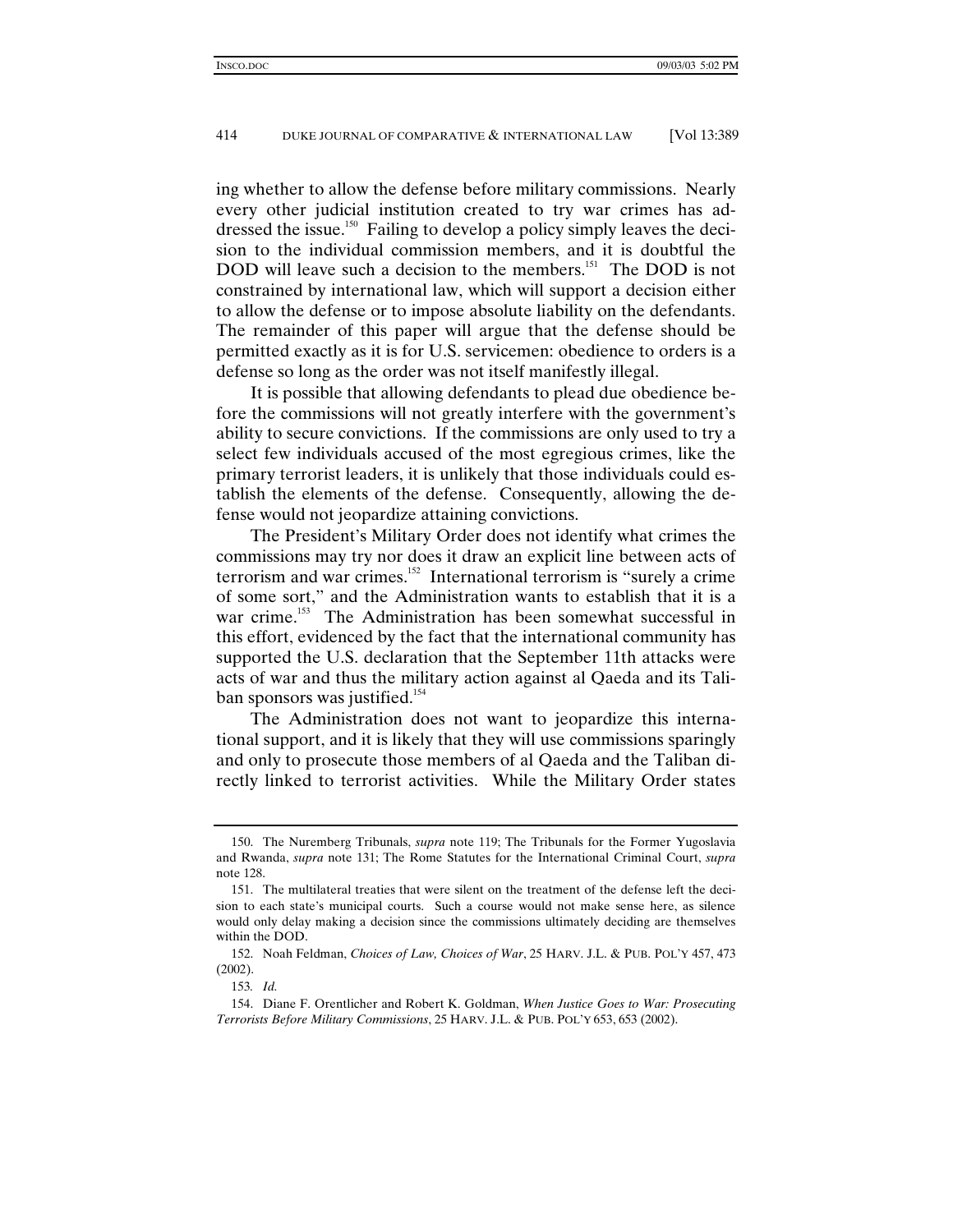that commissions will be aimed at all non-citizens engaged, directly or indirectly, in international terrorism, $155$  it is doubtful the Administration will try individuals captured in Afghanistan for acts of violence that are commonly expected in fighting wars.156 The decision to create the commissions at all has been a politically contentious issue, and the Administration could minimize the harshest criticism by subjecting only the top terrorist leadership to trial before the commissions.

Even if the use of military commissions is not limited to the terrorist leadership, it is possible that the members of the military commissions will recognize some form of defense of superior orders de facto despite the commissions' guidelines specifically disallowing the defense de jure. Historical experience suggests that it is probable that jurists, when faced with facts that strongly implicate the defense, are unlikely to convict the defendant. To be sure, this is a welcome occurrence in a state that purports to follow the rule of law. Despite established law to the contrary, the judges in *McCall v. McDowell* determined that the soldier should not bear individual liability when following orders that were not plainly illegal.<sup>157</sup> After WWI, Article 228 of the Treaty of Versailles decreed to "bring before military tribunals persons accused of having committed acts in violation of the laws and customs of war."<sup>158</sup> Notwithstanding this attempt to enforce the principle of individual responsibility for criminal wartime acts, the judges of the Leipzig Court ultimately decided to punish subordinates following orders only if the order was known to the subordinate to infringe upon civil or military law.<sup>159</sup> The experience following WWII was very similar. As discussed above, the judges at Nuremberg also considered whether defendants acted pursuant to superior orders even though the Charter was explicit in stating that superior orders was not a defense.<sup>160</sup> The results of the trials before the ICTY again demonstrate that jurists have a tendency to recognize the defense de-

<sup>155.</sup> Military Order, *supra* note 140, § 2(a)(1)(ii).

<sup>156.</sup> George P. Fletcher, *On Justice and War: Contradictions in the Proposed Military Tribunals*, 25 HARV. J.L. & PUB. POL'Y 635, 639 (2002).

<sup>157.</sup> McCall v. McDowell, 15 F. Cas. 1235 (1867).

<sup>158.</sup> Treaty of Versailles, June 28, 1929, art. 228, *in* 2 MAJOR PEACE TREATIES OF MODERN HISTORY 1389 (1967).

<sup>159.</sup> Solis, *supra* note 7, at 497–501. It should be noted that, after WWI, the Allies allowed the suspected war criminals to be tried in their own state's courts. The Leipzig courts were thus German courts, so the intentions of the allies were probably not congruent with the intentions of the judges.

<sup>160</sup>*. See* Discussion of the Nuremberg Trials, *supra* note 115 and accompanying text.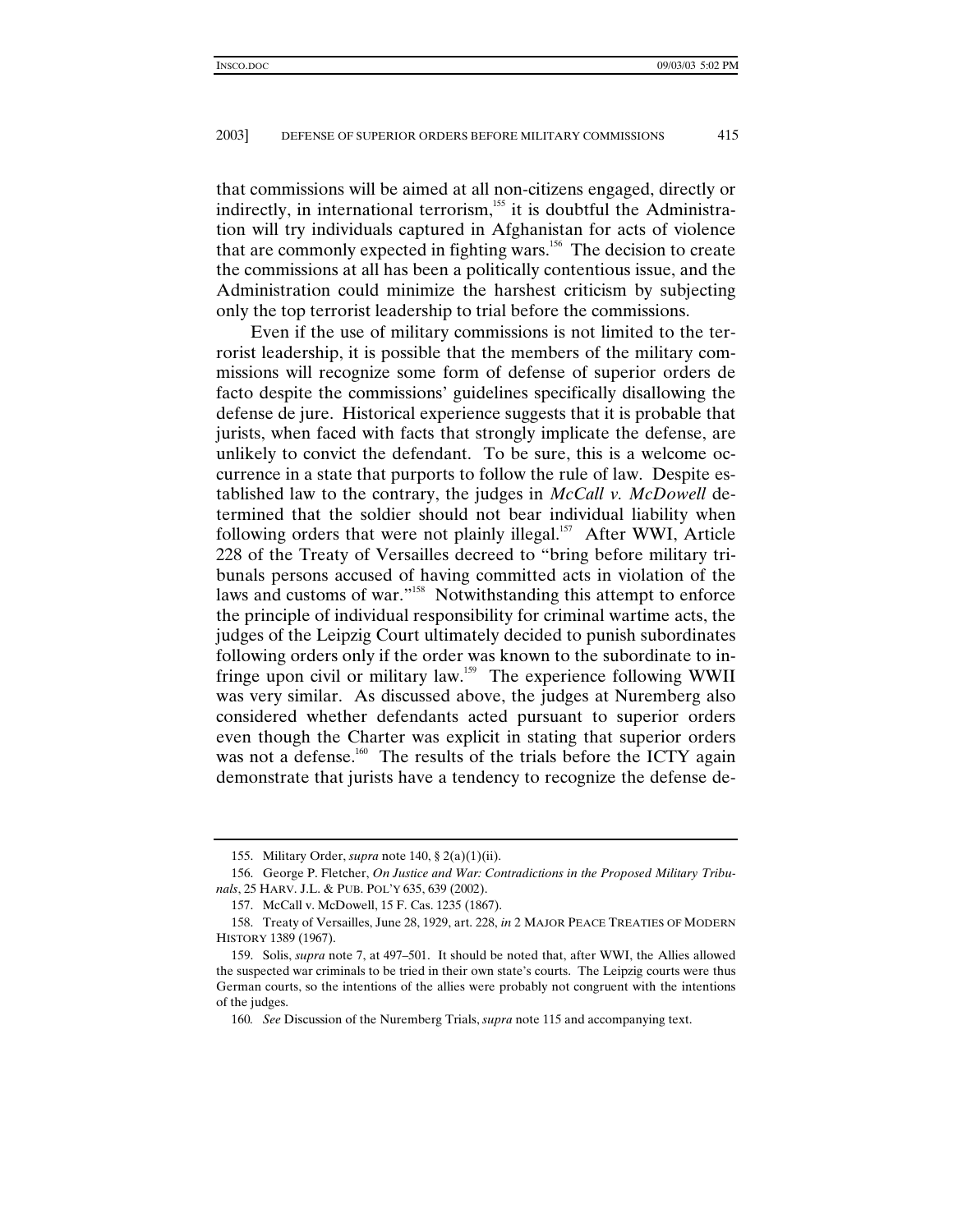spite statutes to the contrary.<sup>161</sup> Any reasonable commission member would recognize the compelling rationale for accepting the defense as a valid challenge to mental culpability and implicitly allow the defense of superior orders.

Supplementing this trend is the fact that the military commission members will be commissioned officers in the U.S. armed forces.<sup>162</sup> The membership qualifications and appointment process for the military commissions is very similar to those for courts-martial.<sup>163</sup> The commission members will naturally draw upon their own experience with military law and the function of the MCM, which recognizes the defense. The commission members will understand, perhaps better than the broader civilian population, how the military requirements of discipline create a compulsive influence. They may have a difficult time denying the defense to lower level members of al Qaeda or the Taliban in situations such as those described by the examples above.

The Administration has little to lose from allowing the defense. First, the Administration contends that it is concerned with the military necessity of protecting sources and methods of gathering intelligence and evidence.<sup>164</sup> Allowing a defense of superior orders would not jeopardize those sources and methods. Second, if the commissions are used sparingly, it is doubtful many defendants could use the defense. If, however, the commissions are used liberally, it is doubtful that members would actually deny the defense to a defendant pleading duress or mistake. In these instances, a not-guilty verdict is likely to prevail whether or not the defense exists de jure. No matter how the commissions are eventually used, the outcome of cases will not likely be determined by the tangible existence of a defense of superior orders.

The Administration may stand to gain by expressly allowing the defense in the limited circumstances where a reasonable person in the defendant's position would not have known the orders to be illegal. First, by creating state practice of accepting the defense, the Administration could establish precedent that might someday apply to U.S. servicemen. Second, allowing the defense adds to the legitimacy of the commissions and gives the appearance that the commissions are not merely designed to ensure easy convictions. While international

<sup>161</sup>*. See* Discussion of Prosecutor v. Drazen Erdemovic, *supra* note 133 and accompanying text.

<sup>162.</sup> Military Commission Order, *supra* note 140, § 4(3).

<sup>163.</sup> MANUAL FOR COURTS-MARTIAL, *supra* note 47, §§ 502, 503 (2000).

<sup>164</sup>*. See id.*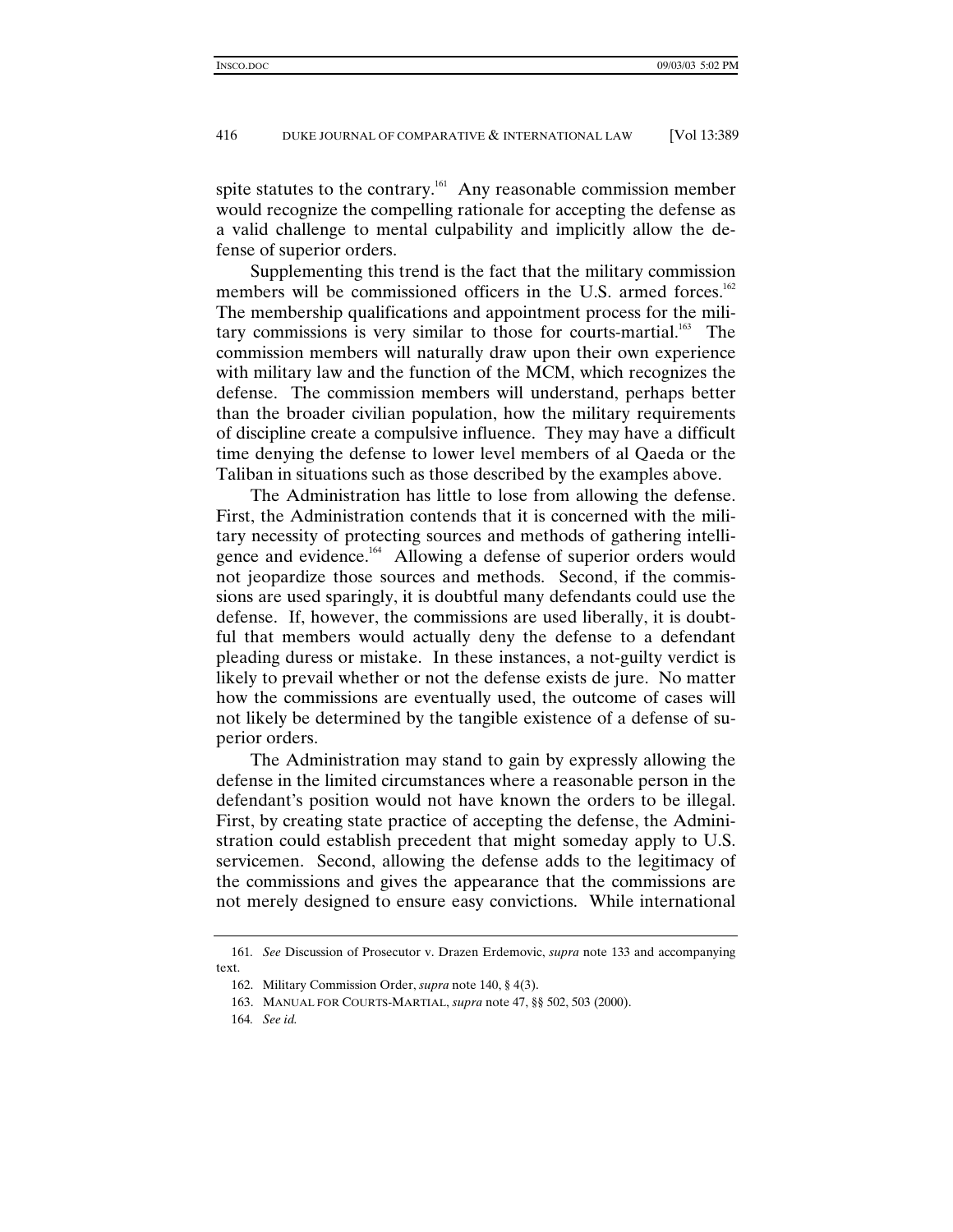law provides no clearly established principle on the defense of superior orders, the Administration would create such a precedent by coordinating its acceptance of the defense with the ICC's.<sup>165</sup> Though the United States is not party to the ICC,<sup>166</sup> it would win legitimacy from modeling military commission policy in accordance with that treaty's procedures—which purport to be the most complete and universal codification of laws relating to prosecuting war criminals. Thus, the Administration can silence more critics by increasing the similarities between the rules and procedures of the military commissions and the military law the United States applies to its own personnel.<sup>167</sup> Allowing the defense would ensure critics that the Administration is not abandoning the principles of justice and propagating a biased forum. $168$ 

#### V. CONCLUSION

Determining whether or not to punish a person for a war crime when they claim to have been following orders is both a difficult legal and moral issue. A state may adopt an absolute liability approach and hold each individual responsible for his acts regardless of whether the defendant knew the illegality of his acts or could have realistically altered his conduct. Alternatively, a state may offer an absolute defense of obedience to orders which promotes military discipline while allowing some atrocious crimes to go unpunished. States may wish to strike a balance between the absolute liability approach and the respondeat superior approach and permit a defense of obedience to orders except in circumstances where the underlying order was clearly illegal to a reasonable person. This hybrid approach has emerged several times throughout history, but by no means does international law require a state to adopt such an approach. The United States has adopted the manifest illegality doctrine for prosecuting U.S. servicemen, largely because that approach promotes both discipline and the supremacy of law.

Presently, the United States finds itself in the difficult position of needing to address how the defense of obedience to orders should

<sup>165</sup>*. See* Rome Statute, *supra* note 128, art. 33.

<sup>166.</sup> Anderson, *supra* note 167, at 599.

<sup>167</sup>*. See* Kenneth Anderson, *What to Do With Bin Ladan and Al Qaeda Terrorists?: A Qualified Defense of Military Commissions and United States Policy on Detainees at Guantanamo Bay Naval Base*, 25 HARV. J.L. & PUB. POL'Y 591, 592 (2002).

<sup>168.</sup> One of the most enduring criticisms of the tribunals has been that the Nuremberg Tribunals were established to create a "victor's justice."